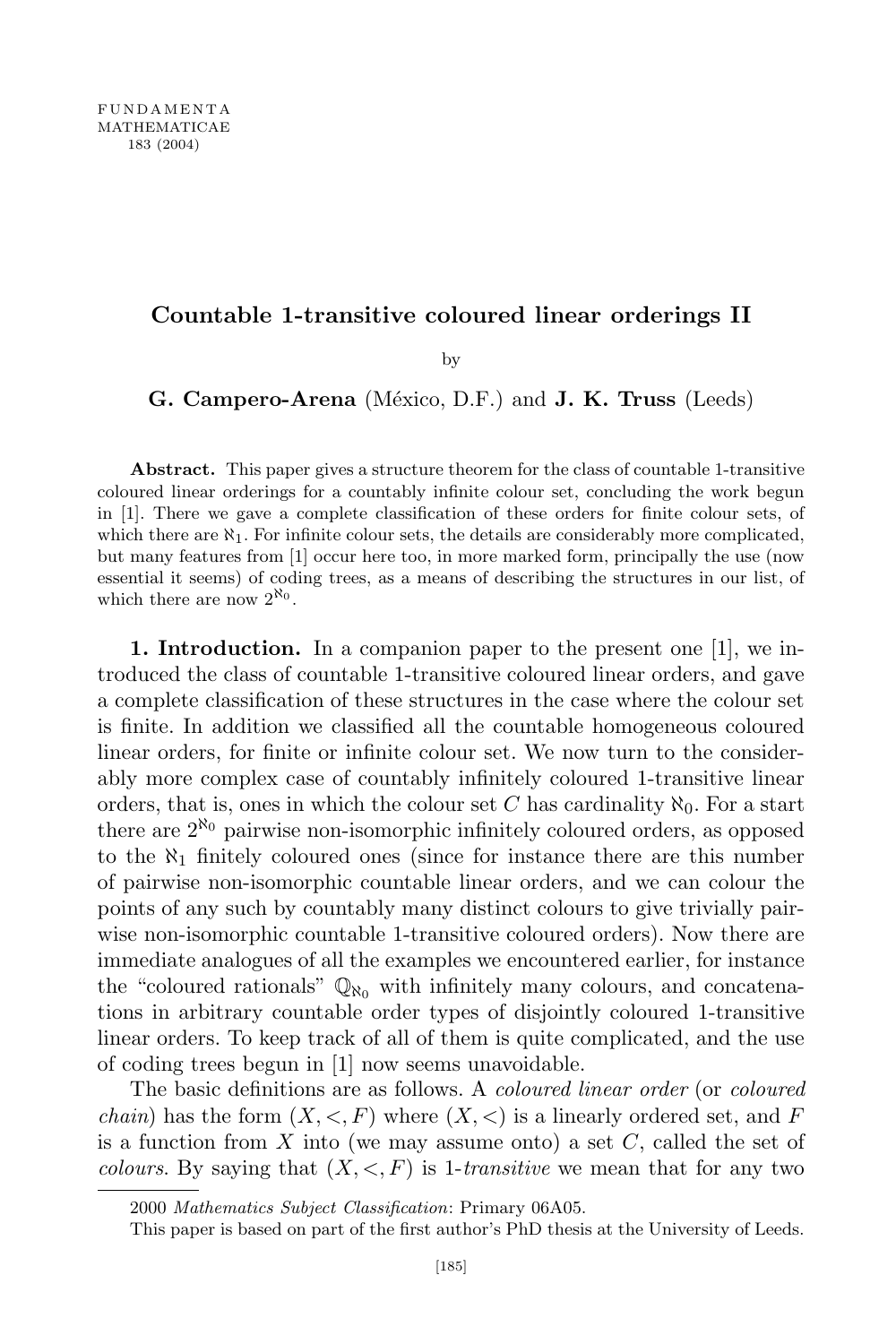points having the same colour, there is an automorphism taking the first to the second. Our task is to describe all the countable 1-transitive coloured linear orders, which generalizes work by Morel [3] in which all monochromatic ones (that is, with  $|C| = 1$ ) were listed. Now in the classification given in [1] of all the examples for which  $C$  is finite, we used "coding trees" as a method of describing the general construction of such a coloured chain. This was not strictly necessary, as there each structure can be fairly easily described in an inductive manner. The added complications in the infinitely coloured case seem to make them indispensable here.

The definition of "coding tree" in this context is given in Section 2. For an infinite coding tree it is not even clear what should be meant by saying that it "encodes" a particular coloured linear order, and this is explained in Section 3. With this notion we are able to show that any coding tree encodes a coloured linear order, that it is countable and 1-transitive, subject to this it is unique, and that any countable 1-transitive linear order is encoded by some coding tree. More precisely, we have the following:

Theorems 3.3 and 3.5. *Any coding tree encodes some coloured linear order* , *and this linear order is countable and* 1*-transitive.*

Theorem 3.4. *The coloured linear order described in the above theorem is unique up to isomorphism.*

Theorem 4.12. *Any countable* 1*-transitive coloured linear order is encoded by some coding tree.*

These results therefore describe the very close connection between the method of encoding, and the structures we are aiming to classify. It is true that the coding trees which arise can themselves have extremely complicated structures, so one might object that one is classifying one class of objects in terms of another, which is just as hard to describe. Nevertheless it seems clear that the above theorems definitely provide a great deal of information, which throws considerable light on the possibilities for countable 1-transitive coloured linear orders. We give examples to illustrate non-uniqueness of an ordering encoded by a coding tree once one relaxes the countability requirement.

In view of the above remarks, we refer to our main results as providing a "structure theorem" rather than a "classification". Ideally, for a class *C* of structures to be classified, the family of classifiers should be simpler than the members of  $\mathcal{C}$ , and it should be possible to "read off" information about the structures and the relations between them directly, and more easily, from the classifiers alone. In many cases this is true even here, since some of the coding trees are indeed only modest extensions of finite coding trees (they may be well-founded or conversely well-founded for instance). In the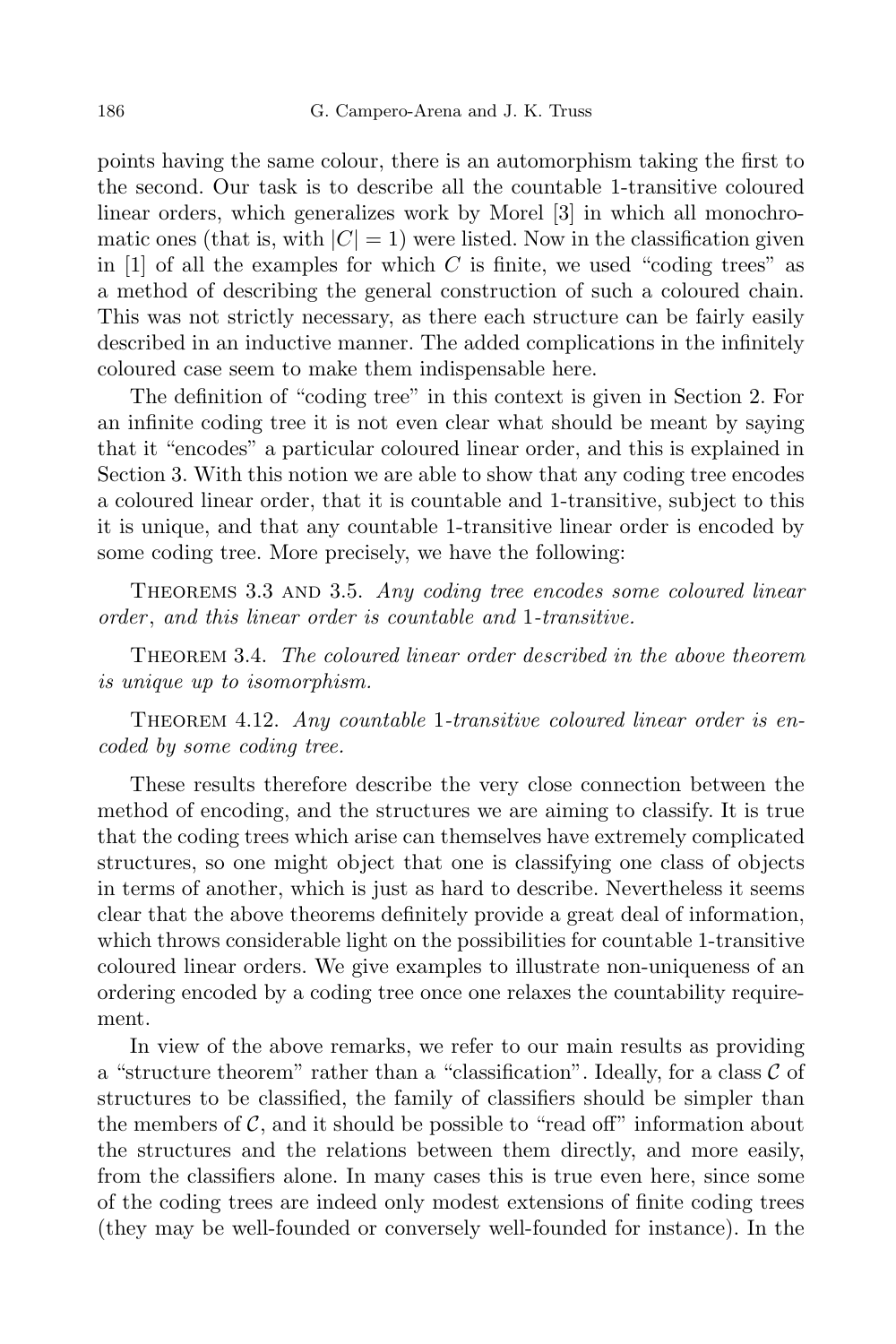general case, however, this is not true. The fact that a family of countable structures has size continuum is *not* in itself a reason for saying that it is unclassifiable, as is illustrated most clearly by Cherlin's classification of the countable homogeneous directed graphs [2] (see also [6] which gives another example), where there are continuum many structures "listed" in terms of sets of integers. Where the classifiers are themselves more complicated, it is less clear that one can regard it as a classification.

Despite this, the classifiers used, "coding trees", *do* quite directly represent the way in which the coloured linear orders are built up, in a manner directly generalizing the inductive method expected for a finite coding tree. The problem is that since coding trees are no longer necessarily well-founded or conversely well-founded, we somehow have to express what limit points in the tree represent. The solution to this is to introduce an intermediate notion, which we call "expanded coding tree". The idea is that this has a much closer connection with the encoded ordering, and we may view it as obtained from the coding tree by actually "carrying out" the instructions at each vertex, and putting in below it not just the code for what happens in the linear order, but the full ordering described at that point.

To illustrate how this works in a simple case, a vertex of the coding tree may be labelled by  $\mathbb{Q}$ , and it will then have a single child. The intention is that the ordering encoded at this point should represent  $\mathbb{Q}$  "copies" of whatever ordering is encoded at the child. In the expanded coding tree associated with a given coding tree, there may be many vertices which correspond to this parent vertex, but each of these will now have infinitely many children indexed by  $\mathbb{Q}$ . So the "intention" in the original label, to take  $\mathbb{Q}$  copies, has actually been "carried out" in the expanded coding tree. There are several clauses in each of the principal definitions (of "coding tree", "expanded coding tree", and "encodes"), and this key idea is followed in each case. The main difference from the case of finite coding trees is the presence of limits, both from above and below, and special but natural conditions to handle these are also imposed. The other additional label, select*n*, is more mysterious, and further explanation of the need for this, and how it is handled, is given later.

Expanded coding trees are used in the definition of "encodes" in the following way. Since an expanded coding tree ""associated with" a coding tree tells us the intended meaning of the coding tree, we can say that a coding tree encodes a coloured linear order if it is isomorphic to the set of leaves of some associated expanded coding tree. This accords with the intuition that as we pass down the coding tree, we find out more and more detailed information about the ordering actually represented.

We remark on one technical point. The decision was taken to require that coding trees be Dedekind–MacNeille complete (a notion explained in [5]),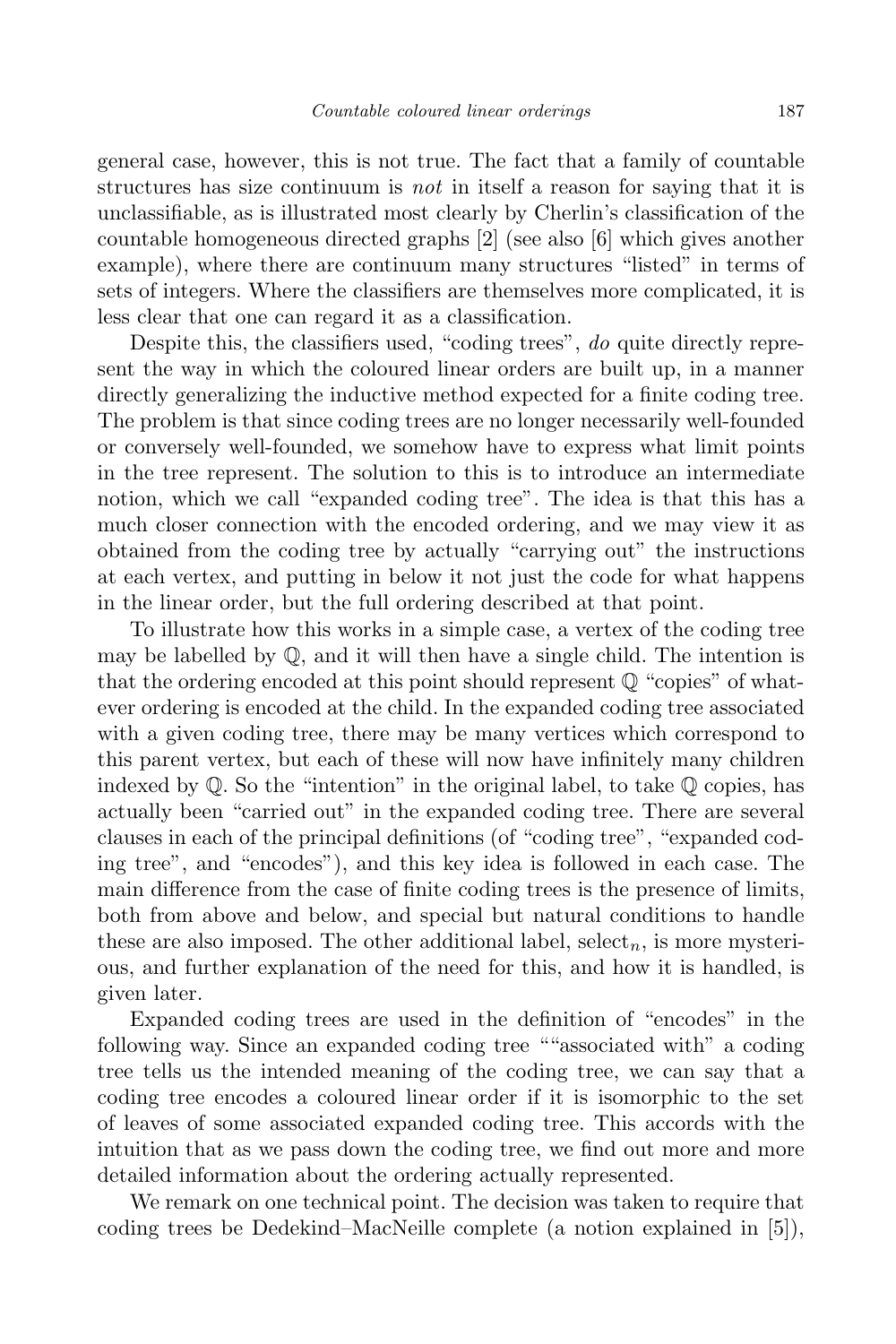and to require this also for expanded coding trees. This may not be strictly necessary, but in view of the proof of Theorem 4.12 it seems entirely natural, since the maximal tree of "clumps" used in the proof is "nearly" Dedekind– MacNeille complete (just requiring adjunction of ramification points for this), and the corresponding family of convex subsets coloured by members of the maximal tree actually *is* Dedekind–MacNeille complete. We briefly recall this notion here, as described in [5].

For any partially ordered set  $(X, <)$ , if  $I \subseteq X$ , we write  $\bigvee I = \{x \in X : X \in X\}$  $(\forall y \in I)(y \leq x)$ } and  $\bigwedge I = \{x \in X : (\forall y \in I)(x \leq y)\}\.$  A Dedekind ideal is a subset *I* of *X* such that *I* and  $\bigvee I$  are non-empty, and  $\bigwedge \bigvee I = I$ . Dedekind ideals of the form  $X^{\leq x} = \{y \in X : y \leq x\}$  are called *principal* and  $(X, \leq)$ is *Dedekind–MacNeille complete* if every Dedekind ideal is principal. For any  $(X, \leq)$ , the family of Dedekind ideals then forms a Dedekind–MacNeille complete partial order  $X^D$  under  $\subset$  in which  $X$  embeds via  $x \mapsto X^{\leq x}$ , and this is called its *Dedekind–MacNeille completion*. The Dedekind–MacNeille completion of a linear order coincides with its Dedekind completion in the usual sense, and in this paper the notion will only be required for trees (see below), for which the Dedekind–MacNeille completion is also necessarily a tree.

**2. Coding trees.** We start by defining what a coding tree will mean in this paper. This definition generalizes the one used in [1]. As with the finite coding trees, every leaf will represent a singleton colour, so this time the coding trees may be infinite, and even have dense branches. Hence we are not able to define levels on the tree, and so the construction of a linear order from a tree and the definition of "encodes" used in [1] no longer work. As mentioned above, we also require the coding trees to be Dedekind– MacNeille complete, which means that they could even be uncountable, though only countably many points contribute in a non-trivial way to the encoding process. The labelling is similar to that for finite ones, with the addition of lim and select<sub>n</sub> as new possible first labels, lim given to vertices having no child, and select*<sup>n</sup>* given to certain vertices with no parent. Here a vertex labelled lim stands for the union of orders coded at points below it, and one labelled select<sub>n</sub> stands for an order encoded at one of its children. (Each such point of the tree will stand for many subsets of the finally encoded order, and this one chosen child will not be the same at each occurrence.)

For us a *tree* is a partial order in which any two vertices have an upper bound, and the points above any element are linearly ordered. A *labelled tree* is a tree together with a function  $\mathcal L$  on its vertices. A maximal element (which must also be greatest) is called the *root*, and minimal elements are called *leaves.* If  $x \prec y$  in a tree and there is no point in between, then x is a *child* of *y*, and *y* is a *parent* of *x*. Distinct children of the same parent are *siblings*.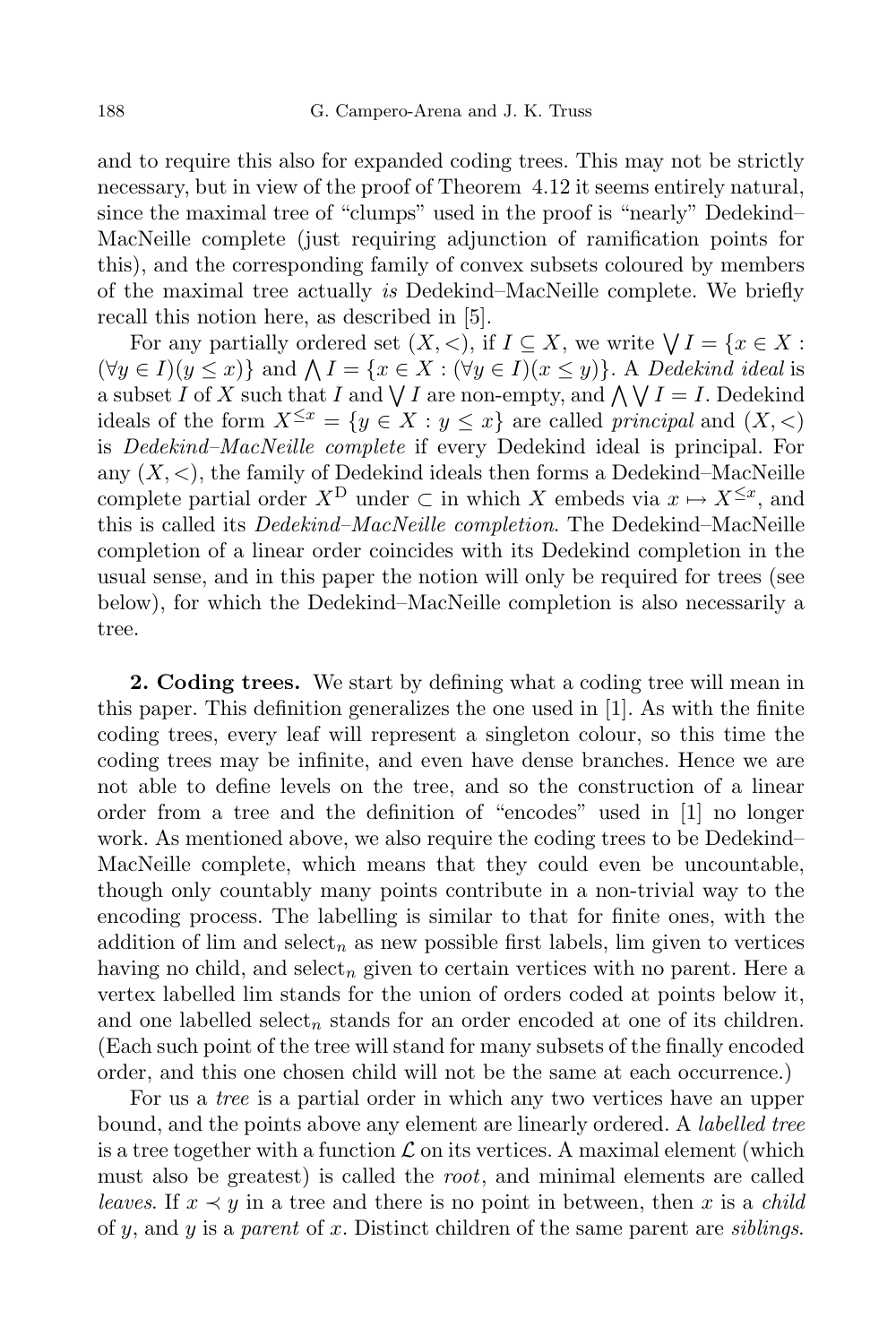A maximal chain containing a leaf is called a *branch*. A *ramification point* is a vertex which is the supremum of two incomparable vertices. Ramification points always exist in the Dedekind–MacNeille completion of a tree, and, in fact, for a tree to be Dedekind–MacNeille complete it is sufficient to say that all its branches are Dedekind-complete as linear orderings, and that all its ramification points lie in the tree.

If *t* is a vertex of a tree  $(\tau, \prec)$ , then the relation  $\sim_t$  on  $\{a \in \tau : a \prec t\}$ given by  $a \sim_t b$  if there is  $c \in \tau$  with  $a, b \preceq c \prec t$  is an equivalence relation, and the *∼t*-classes are called *cones* at *t*. (See [6] for instance.) The number of cones at *t* is its *ramification order* , and it is clear that *t* has ramification order *>* 1 if and only if it is a ramification point. We shall also require that in any coding tree, each cone of a ramification point has a greatest element. We are grateful to the referee for pointing out that this property is not an automatic consequence of Dedekind–MacNeille completeness.

A particular coloured order which features throughout is  $\mathbb{Q}_n$  for  $1 < n$ *≤ ℵ*0, which is defined to be the rationals Q under the usual ordering, and with a colouring function  $F: \mathbb{Q} \to n$  such that between each pair of rationals, all colours appear. This exists and is unique up to isomorphism (see [4] for example). If  $Y_i$  are coloured linear orders, then  $\mathbb{Q}_n(Y_0, Y_1, \ldots, Y_{n-1})$  is obtained from  $\mathbb{Q}_n$  by replacing every point coloured *i* by  $Y_i$ . (We shall write  $\mathbb{Q}_n(Y_0, Y_1, \ldots, Y_{n-1})$  etc. even though *n* may be infinite, but in that case, this is to be interpreted as  $\mathbb{Q}_n(Y_0, Y_1, \ldots)$ .) If  $(\gamma, \leq)$  is a linear order, and  ${Y_i : i \in \gamma}$  is a family of coloured linear orders, then their *concatenation* is obtained by replacing *i* for  $i \in \gamma$  by  $Y_i$  throughout (retaining the original order and colours within each *Y<sup>i</sup>* and ordering points in different *Yi*s according to their position in *γ*). Throughout we shall write *Z* to stand for some countable (monochromatic) non-trivial 1-transitive linear order (that is, Z *α* with  $\alpha \geq 1$  or  $\mathbb{Q} \cdot \mathbb{Z}^{\alpha}$ ,  $\alpha \geq 0$ , for some countable ordinal  $\alpha$ , see [1]).

We are now ready to give the definition of "coding tree".

DEFINITION 2.1. A *coding tree* is a labelled tree  $(\tau, \prec \mathcal{L})$  such that

- (i)  $\tau$  has a root  $r$ ,
- (ii)  $\tau$  has at most  $\aleph_0$  leaves,
- (iii) every vertex is a leaf or is above a leaf,
- $(iv)$   $\tau$  is Dedekind–MacNeille complete,
- (v) all cones at ramification points of  $\tau$  have greatest elements,
- (vi) if  $t, u, v \in \tau$  satisfy  $t \prec u \prec v$ , then there is  $w \in \tau$  such that  $t \leq w \leq v$  having a sibling,
- (vii) there are at most countably many vertices with only one child,
- (viii)  $\mathcal{L}$  is a labelling function  $\mathcal{L} : \tau \to L$ , where L is a set of ordered pairs of the form  $(\mathcal{F}(t), \mathcal{S}(t))$  described below.

The first label  $\mathcal{F}(t)$  of a vertex *t* is: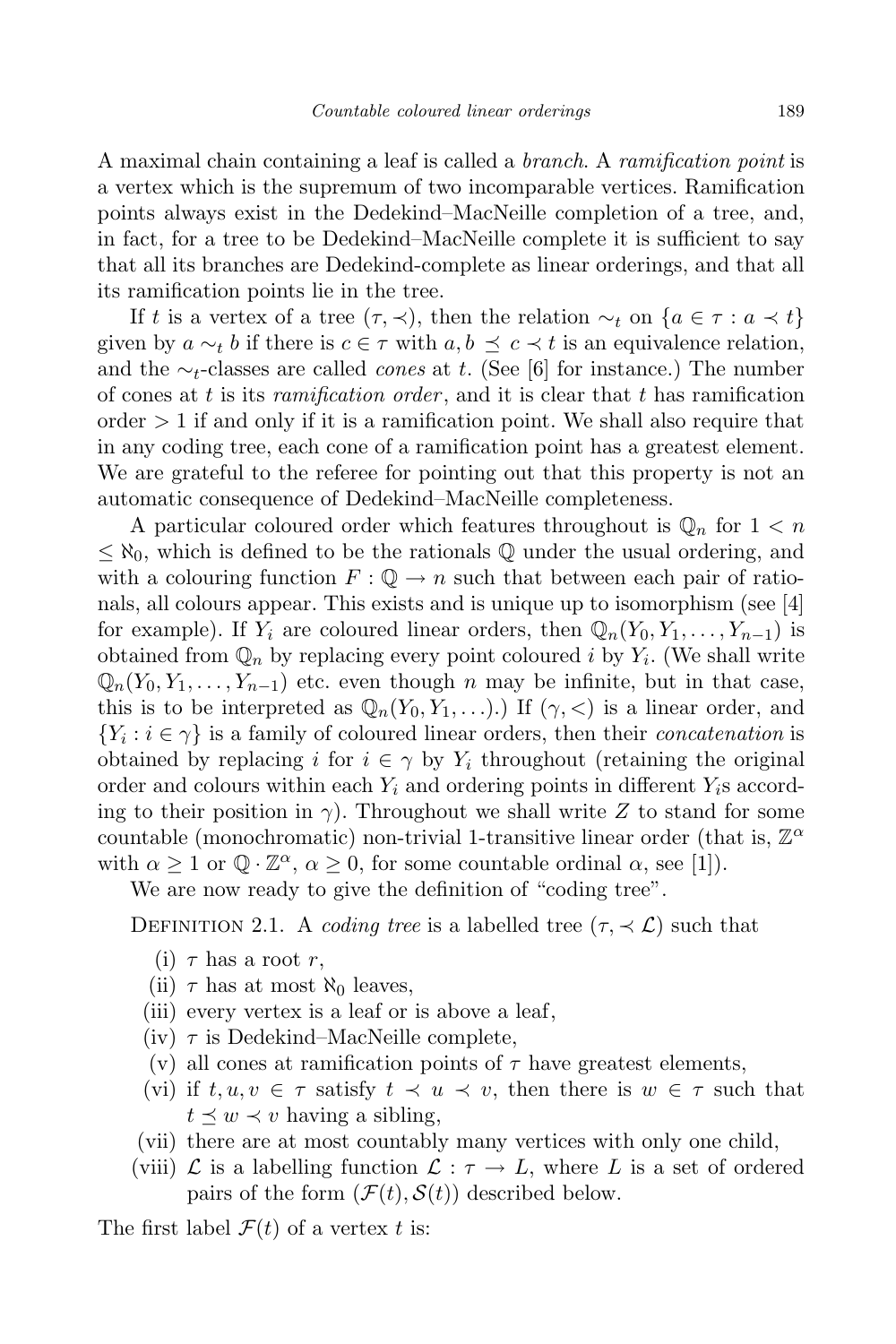- (a)  $\mathbb{Q}_n$  for some *n* with  $1 < n < \aleph_0$ , together with a bijection between *n* and the children of *t*, provided that *t* has ramification order *n*, and *t* either has no parent, or has a parent and a sibling, or
- (b) a countable linearly ordered set  $(\gamma, \langle \rangle)$ , together with a bijection between  $\gamma$  and the children of *t*, provided that *t* is a ramification point, or
- (c) select<sub>n</sub> for some *n* with  $1 < n \leq \aleph_0$ , together with a bijection between *n* and the children of *t*, provided that *t* is an infimum of points labelled by some  $\mathbb{Q}_m$  or  $Z(m, Z \text{ not required all to be the same}),$ or
- (d) *Z*, provided that *t* has just one child, or
- (e) lim, provided that *t* has just one cone, but no children, or
- (f) 1, provided that *t* is a leaf.

The second label  $S(t)$  of t must satisfy:

- (a) if *t* has children, then  $S(t)$  is equal to the disjoint union of  $S(u)$  over all children *u* of *t*,
- (b) if  $\mathcal{F}(t) = \lim_{h \to 0^+} \text{then } \mathcal{S}(t) = \bigcup_{u \prec t} \mathcal{S}(u),$
- (c) if  $t \neq r$  and  $t$  has no parent, then  $\mathcal{S}(t) = \bigcap \{ \mathcal{S}(u) : t \prec u \},\$
- (d) if *t* is a leaf, then  $S(t)$  is a singleton  $\{c\}$  for some  $c \in C$ , and all leaves have distinct second labels.

We remark that a non-trivial countable 1-transitive linear order may occur as  $\mathcal{F}(t)$  in two possible guises, as a lexicographic product, or a concatenation, corresponding to clauses (d) and (b) respectively of the above definition. Since we can easily tell which is which by ramification order, we do not bother to signal this in the labelling. Although the bijections referred to are an integral part of the definition of the labels, we often ignore them in practice. For instance, we may talk about labels being "the same", or possibly "the same apart from the bijections", if we are just thinking of whether the label is a  $\mathbb{Q}_n$  or a  $\gamma$ , together with the colour set (second label).

In Figures 1–5 we give some examples of coding trees, and we remark on the reasons for certain clauses in the definition.



Fig. 1. In this tree every vertex is a leaf or is above a leaf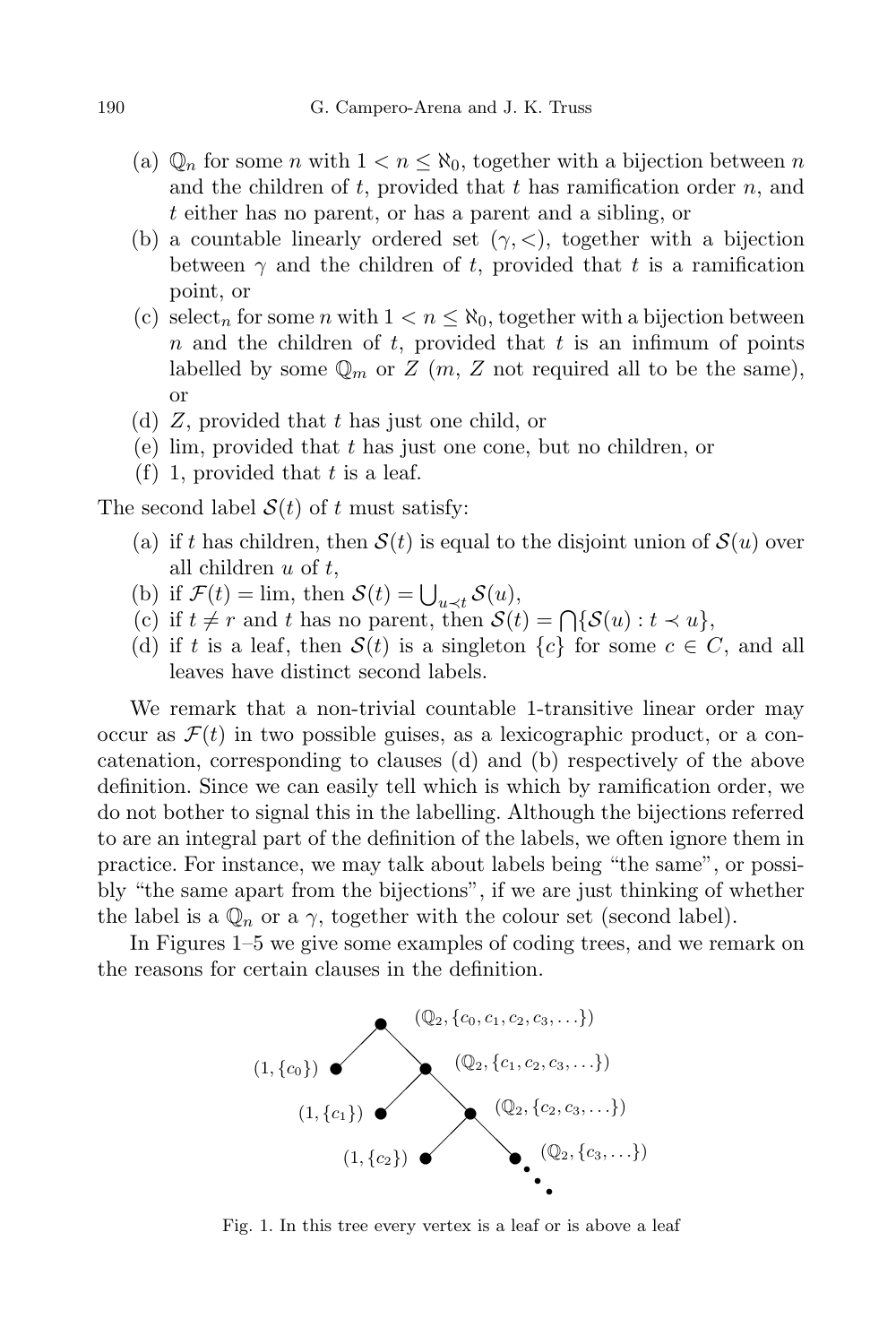Note that every vertex in the tree in Figure 1 is a leaf or is above a leaf, as required, despite the fact that the sequence of vertices on the right has no infimum. So condition (iii) is fulfilled. We can modify this example by adding an infimum for this sequence, or indeed a whole new part of the tree at this point. For instance, the tree in Figure 2 is obtained in this way, where the infimum is labelled lim. Note that the presence of this point ensures Dedekind–MacNeille completeness. The tree in Figure 3 is another example, giving a typical occurrence of select*n*.



Fig. 2. The right-hand branch of this tree is Dedekind-complete



Fig. 3. A modification of the tree in Figure 1 involving select

We remark that since  $\tau$  is Dedekind–MacNeille complete, it contains all its ramification points. Since any ramification point is the supremum of two leaves, of which there are at most  $\aleph_0$ , it follows that there are only countably many ramification points. The actual cardinality of *τ* may still be uncountable, though there are only countably many vertices of  $\tau$  which have any "impact" on what is encoded. The others (irrational cuts in maximal chains) could be omitted, but it seems marginally simpler to include them.

Condition (vi) generalizes a similar condition imposed in the definition of coding tree in [1], and its role is to rule out having two or more consecutive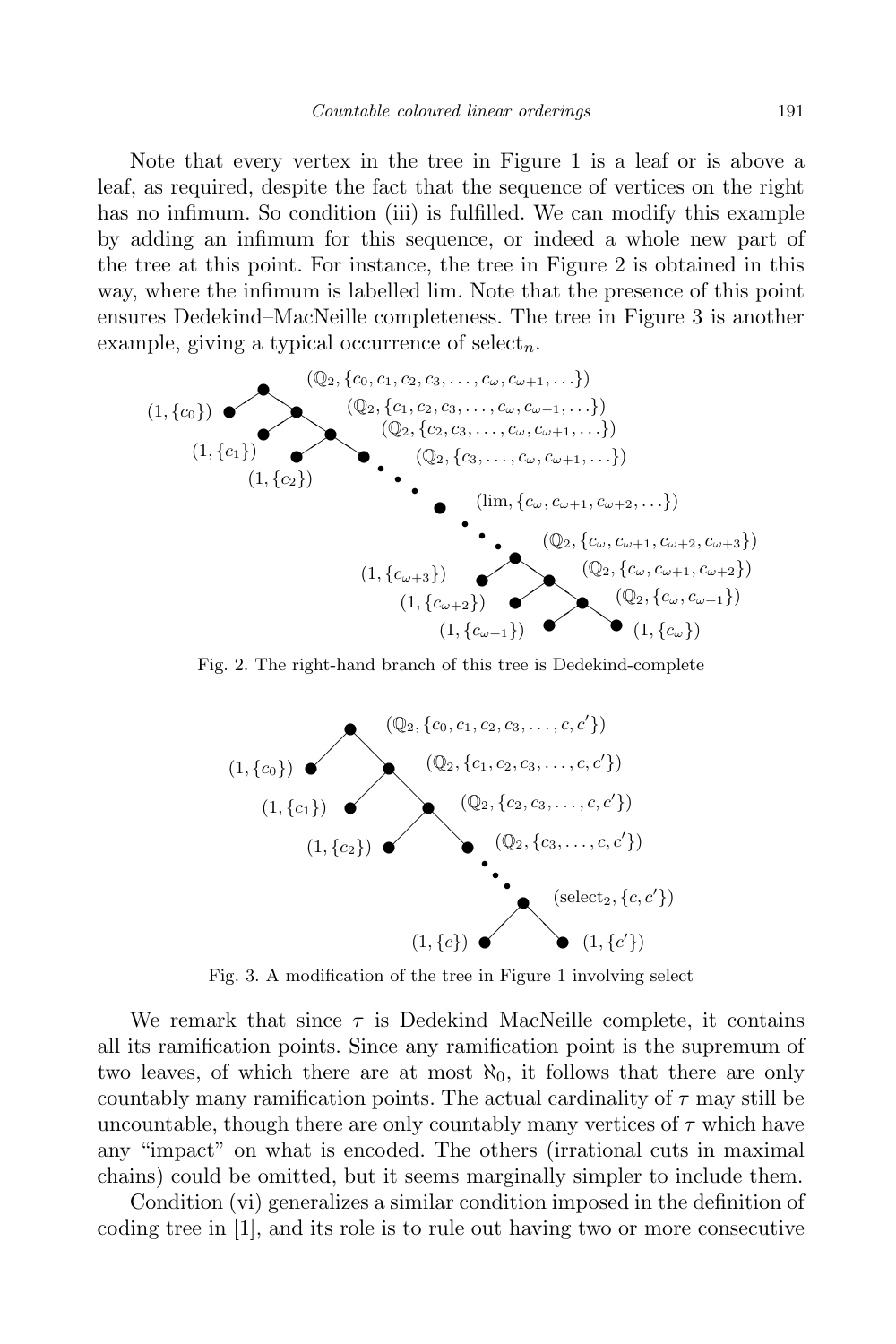lexicographic products (on the grounds that they can be performed in one go). It reads a little differently from the finite case since we also want to cover the possibility that there may be dense parts of the tree, so that "immediate successors" may not exist. The difference does mean for instance that the tree in Figure 4 is allowed, despite the fact that there are two consecutive vertices neither of which has a sibling.



Fig. 4. This tree does not branch at every "two discrete levels"

Since every cone at a ramification point *t* has a greatest element, *t* must represent either a concatenation (now of a possibly infinite family), some  $\mathbb{Q}_n$ -combination, or a "selection" (to be explained later). For finite trees these ramification points would automatically have children; here we need to require this explicitly. For concatenations, the order in which the children are concatenated is important. In [1] the ordering was included as part of the definition of "coding tree"; here instead at this point we have said that there is a bijection given between the set of children and the order over which we are concatenating (which has essentially the same effect). Hence the greatest elements of the cones at every ramification point are linearly ordered, and this induces a linear ordering on the set of branches of the tree. See Figure 5 for an example. For vertices labelled  $\mathbb{Q}_n$ , the order of the children is not important, but we still need to know which is which, so we fix a bijection between *n* and the children.

Condition (vii) ensures that there are at most countably many vertices representing lexicographic products immediately above a vertex labelled lim (without this condition, the encoded order would be uncountable). Vertices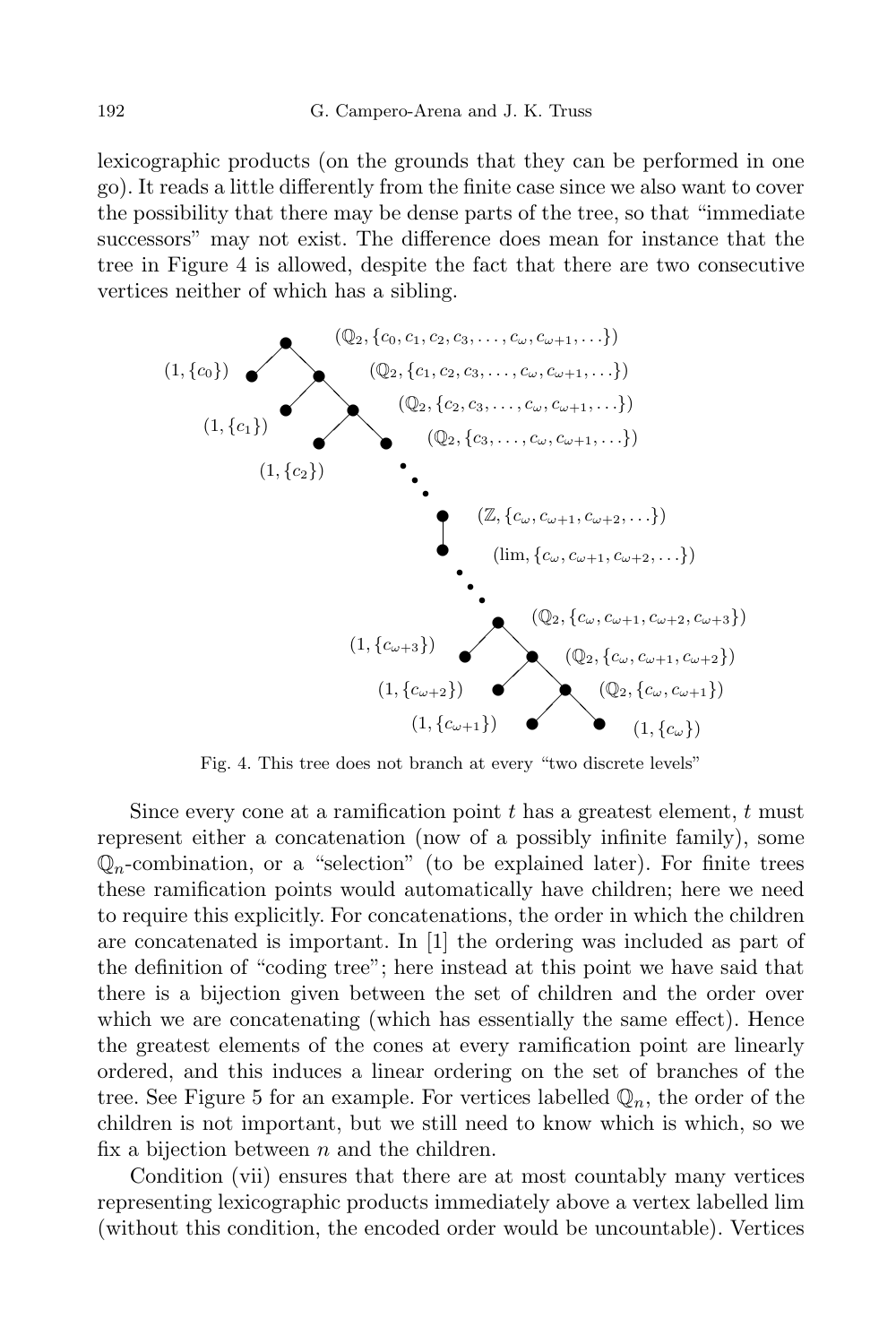with no child are labelled lim, and will stand for the union of all the linear orders represented at the vertices below them. Since the trees are Dedekind– MacNeille complete, there may be uncountably many such points.



Fig. 5. The children of the vertex labelled  $\mathbb Q$  are ordered like  $\mathbb Q$ 

The labelling on infinite coding trees generalizes the one imposed on finite trees in [1]. Vertices with more than one cone may be labelled by any order type which is in 1-1 correspondence with their children, so any countable order type may appear as the first label. Note that here, in contrast to [1], we allow consecutive points labelled by order types (representing concatenations). It would be possible to rule this out, but this would result in additional, perhaps not very illuminating, technicalities. Furthermore, adopting this strategy considerably eases constructing a coding tree from a linear order (and in fact we find that concatenations over two-element sets suffice).

The conditions imposed on the second label are exactly the same as those for the finite coding trees, with natural extensions corresponding to upward or downward limit points. We remark that if  $t_0$  and  $t_1$  are incomparable, then  $S(t_0) \cap S(t_1) = \emptyset$ , and that if  $t_0 \prec t_1$ , then  $S(t_0) \subseteq S(t_1)$ .

We have only given some relatively simple examples of coding trees. More complicated ones may involve for instance branches that embed densely ordered sets, which are harder to visualize (and for which it is particularly hard to imagine what the encoded orderings look like) but which still obey the definition.

**3. How a coding tree encodes a linear order.** Coding trees are meant to help us to describe all the coloured orderings in our class. Since they need not be well-founded either upwards or downwards, no straightforward definition of what it means for such a tree to "encode" a coloured linear order is available. A further complication arises from "selection", which works rather differently from the other labels. To achieve what is wanted, we introduce the idea of an "expanded coding tree", which provides a good intermediate stage between code and encoded object. This will enable us to clarify the situation, and indeed it seems to be necessary even to *define* what we mean by saying that a coding tree encodes a coloured linear order.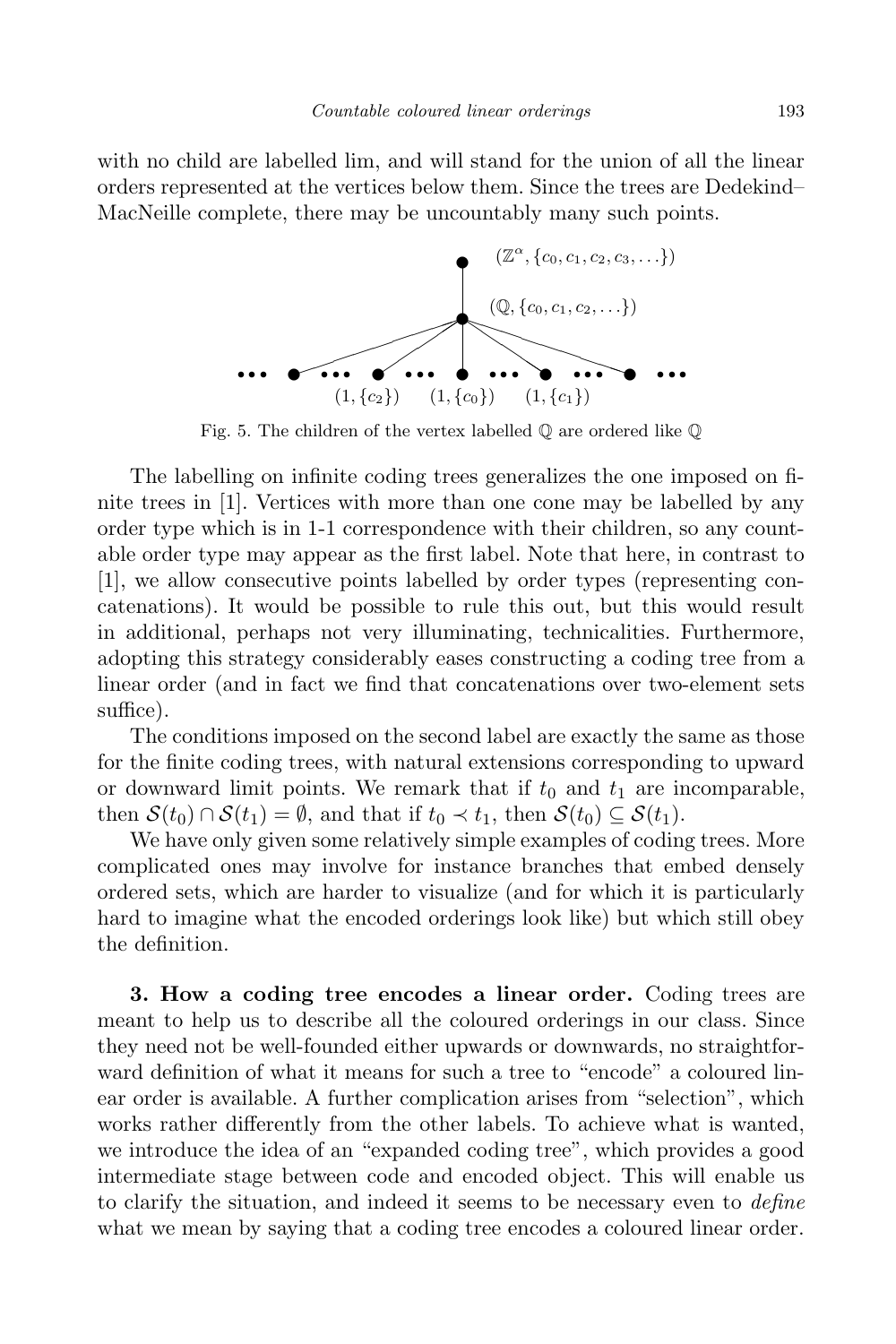DEFINITION 3.1. An *expanded coding tree* is a labelled tree  $(E, \prec, \mathcal{L})$ such that:

- (i)  $E$  has a root  $r$ ,
- (ii) *E* has at most  $\aleph_0$  leaves,
- (iii) every vertex is a leaf or is above a leaf,
- (iv) *E* is Dedekind–MacNeille complete,
- (v) all cones at ramification points of  $\tau$  have greatest elements,
- (vi) if  $t, u, v \in E$  satisfy  $t \prec u \prec v$ , then there is  $w \in E$  labelled  $\mathbb{Q}_n, \gamma$ , or select<sub>n</sub> such that  $t \prec w \preceq v$ ,
- (vii)  $\mathcal{L}$  is a labelling function  $\mathcal{L}: E \to L$  for L as in Definition 2.1 such that each  $t \in E$  satisfies (exactly) one of the following:
	- (a)  $\mathcal{F}(t)$  is  $\mathbb{Q}_n$  for some *n* with  $1 < n \leq \aleph_0$  together with a bijection *f* between  $\mathbb{Q}_n$  and the set of children of *t*, such that for  $x, y \in$  $\mathbb{Q}_n$ ,  $\mathcal{S}(f(x)) = \mathcal{S}(f(y)) \Leftrightarrow x, y$  have the same colour, and then the trees below  $f(x)$  and  $f(y)$  are isomorphic, and the family of distinct  $S(f(x))$ s forms a partition of  $S(t)$ ,
	- (b)  $\mathcal{F}(t)$  is a non-trivial countable linear order  $\gamma$  together with a bijection *f* between *γ* and the set of children of *t*, and  $\{S(f(x)) : x \in \gamma\}$  forms a partition of  $S(t)$ ,
	- (c) *t* is an infimum of points labelled by some  $\mathbb{Q}_m$  or  $Z(m, Z)$ not all required to be the same),  $\mathcal{F}(t)$  is select<sub>n</sub>, *t* just has one  $\text{child } t^- \text{ say, and } \mathcal{S}(t^-) \subset \mathcal{S}(t),$
	- (d)  $\mathcal{F}(t)$  is a non-trivial countable 1-transitive linear order Z, t has children  $\{t_z : z \in Z\}$ , the trees below any two of the children are isomorphic, and for each  $z \in Z$ ,  $S(t_z) = S(t)$ ,
	- (e)  $\mathcal{F}(t) = \lim$ , there is just one cone below *t*, *t* has no children, and  $\mathcal{S}(t) = \bigcup \{ \mathcal{S}(u) : u \prec t \},\$
	- (f)  $\mathcal{F}(t) = 1$ , *t* is a leaf, and  $|\mathcal{S}(t)| = 1$ ,

and in addition, if  $t \neq r$  has no parent, then  $\mathcal{S}(t) = \bigcap \{ \mathcal{S}(u) : t \prec u \}.$ 

Any expanded coding tree has a natural "left-right" ordering on the branches (equivalently, leaves) given by  $B_1 < B_2$  if at the point t at which distinct branches  $B_1$  and  $B_2$  diverge, the child of t in  $B_1$  is less than the child of *t* in  $B_2$ . Note that by Dedekind–MacNeille completeness,  $B_1 \cap B_2$ must have a least point, and it must be a ramification point, hence labelled  $\mathbb{Q}_n$ ,  $\gamma$ , or Z, so the ordering on the children is well-defined. This is referred to as the "branch order". It also induces an order on any antichain.

We remark that clause (vi) is slightly different from the corresponding clause in Definition 2.1. There *w* was asserted to exist which has a sibling; here it is its *parent*  $w'$  which is asserted to exist, and this will fulfil  $u \prec w' \preceq v$ rather than  $u \preceq w \prec v$ .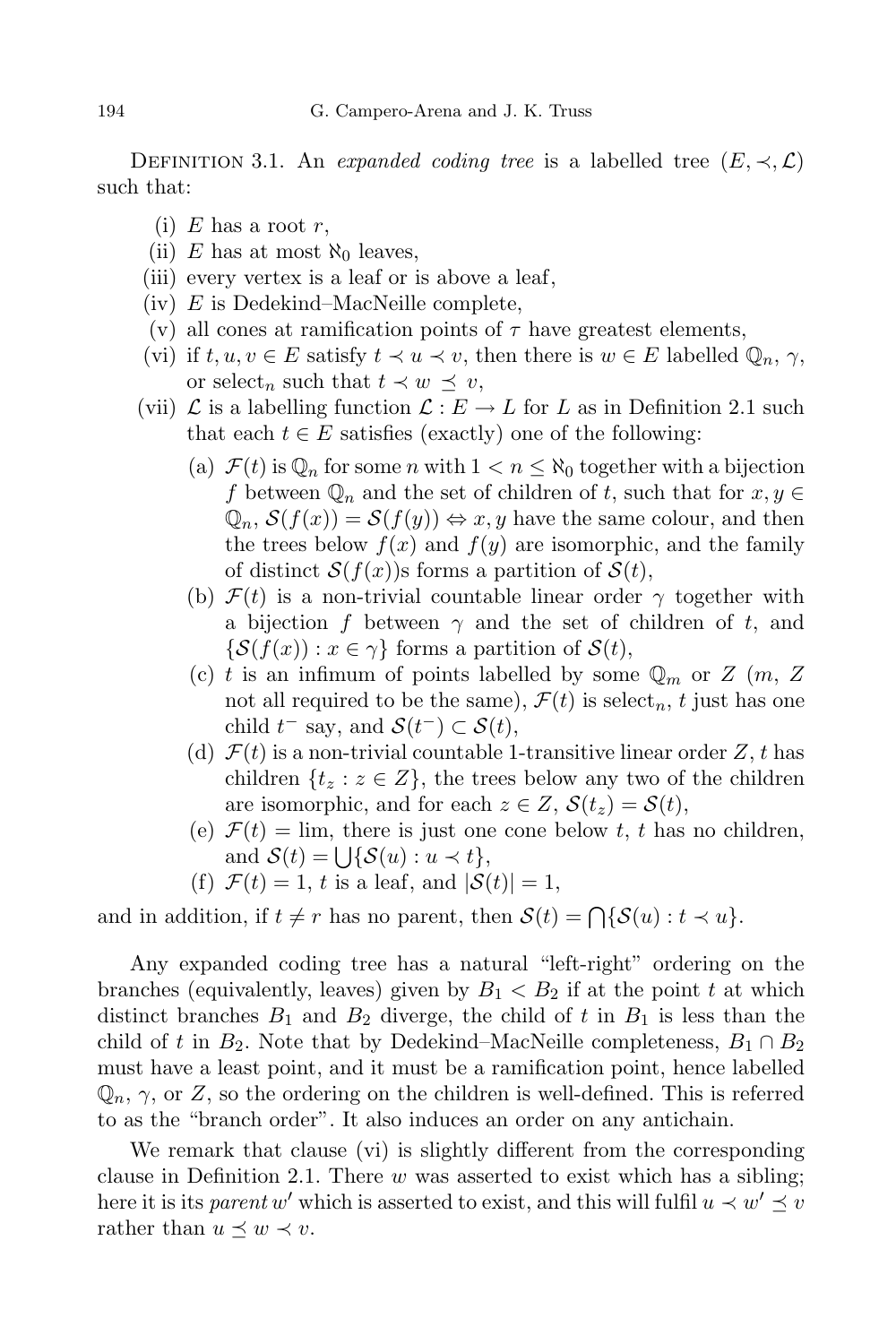Next we indicate the connection between "coding tree" and "expanded coding tree". Roughly speaking, the latter is a "fattened" version of the former, where all the labels have been filled out in line with their intended meanings.

DEFINITION 3.2. Let  $(\tau, \prec, \mathcal{L})$  be a coding tree, and  $(E, \prec, \mathcal{L}')$  be an expanded coding tree. We say that  $E$  is *associated with*  $\tau$  if there is a function *ϕ* from *E* to *τ* which takes the root of *E* to the root of *τ* , each leaf of *E* to some leaf of  $\tau$ , and

- (i)  $t_1$  *≺*  $t_2$  ⇒  $\varphi(t_1)$  *≺*  $\varphi(t_2)$ ,
- (ii) for each vertex *t* of *E* not labelled select<sub>n</sub>,  $\varphi$  maps  $\{u \in E : u \leq t\}$ onto  $\{u \in \tau : u \leq \varphi(t)\}\$ , and for any leaf *l* of *E*,  $\varphi$  maps  $[l, r]$  onto  $[\varphi(l), \varphi(r)],$
- (iii)  $\mathcal{L}(\varphi(t)) = \mathcal{L}'(t)$  (as far as the second components are concerned, and also the first parts of the first components—compatibility of the bijections is ensured by the other clauses), and
- (iv) if  $t \in \tau$  and  $\mathcal{F}(t) = \mathrm{select}_n$ , and the children of *t* under the given bijection with *n* are  $t_0, t_1, t_2, \ldots, t_{n-1}$ , then  $\{s \in E : \varphi(s) = t\}$ is isomorphic to  $\mathbb{Q}_n$  under the branch order, where the colouring  $F: \mathbb{Q}_n \to n$  is given by  $\varphi(s^-) = t_{F(s)}$  (where  $s^-$  is the unique child of *s* in *E*—see Definition  $3.1(vii)(c)$ .

Finally, we say that the coding tree  $(\tau, \prec, \mathcal{L})$  *encodes* the coloured linear order  $(X, \leq, F)$  if there is an expanded coding tree  $(E, \preceq, \mathcal{L})$  associated with  $\tau$  such that X is (order and colour-) isomorphic to the set of leaves of *E* under the branch order.

The tricky point in the above definition is working out how to handle points labelled select<sub>n</sub>. Since we shall see later that the convex sets throughout the linear order corresponding to such a vertex *t* are in fact ordered like  $\mathbb{Q}_n$ , and furthermore this holds below each vertex strictly above  $t$ , we have decided to include this as part of the definition, though at each occurrence in the encoded order, only one of these colours actually arises. It follows from this that there are (many) expanded coding trees which are not associated with any coding tree, but it does not seem worth strengthening the definition of expanded coding tree just for this purpose. The reason why the definition of "encodes" is so involved is that a vertex labelled select<sub>n</sub> stands for different convex sets throughout the encoded order, so to describe how it is meant to be interpreted, we somehow have to refer to the whole order. A vertex with any other label always stands for the same convex set (up to isomorphism).

We remark that it would be possible to allow points to be labelled select*<sup>n</sup>* even if they are not the infima of vertices labelled  $\mathbb{Q}_m$  or  $Z$ ; however this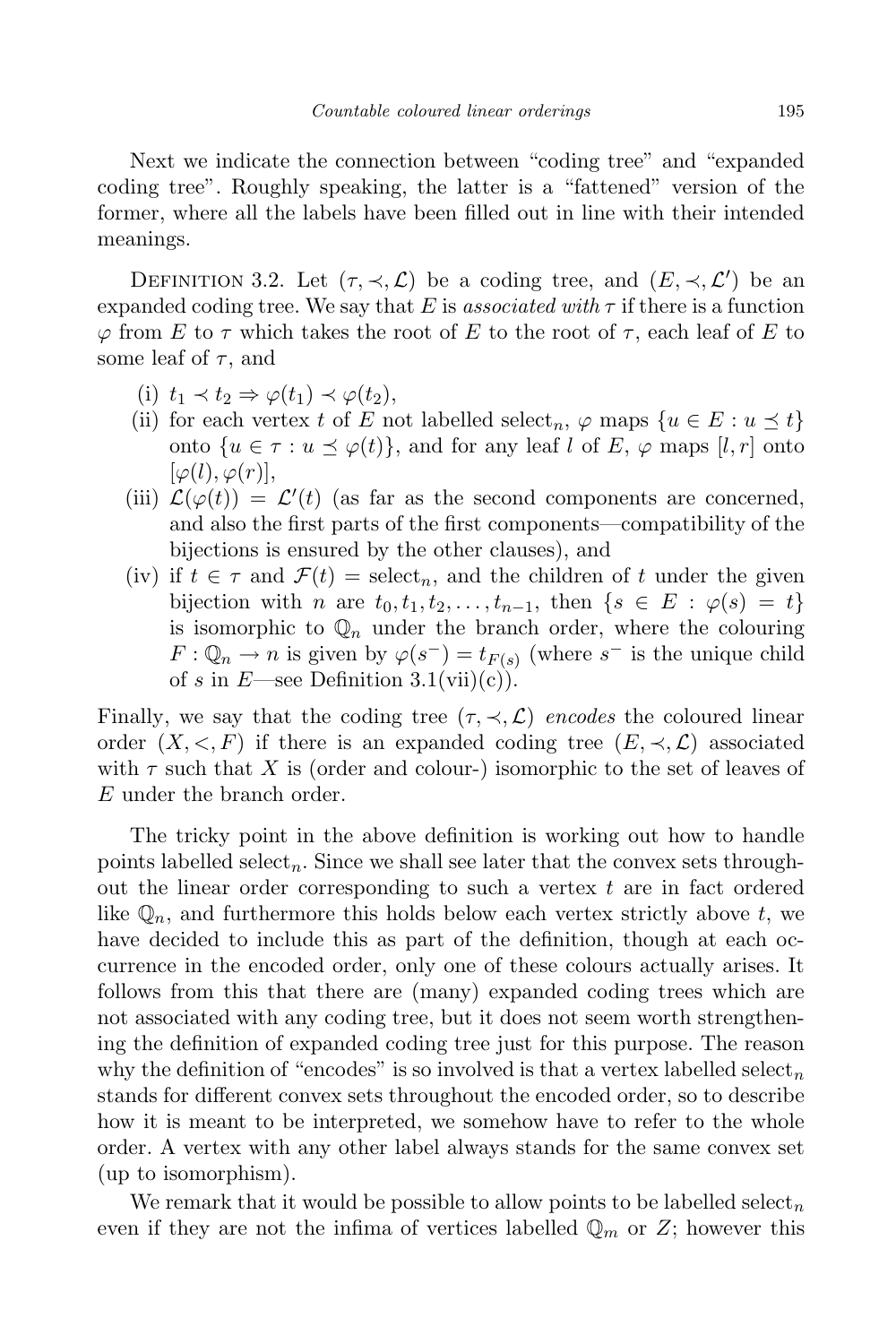use is unnecessary, since any coloured order so encoded can also be encoded without the use of such points. For instance, the ordering encoded by a five-element coding tree  $\{r, t, l_0, l_1, l_2\}$ , where the root *r* is labelled  $\mathbb{Q}_2$ , *t* is labelled select<sub>2</sub>,  $l_0$  and t are the children of r, and  $l_1$  and  $l_2$  are the children of  $t$ , is isomorphic to  $\mathbb{Q}_3$ , so can be more simply encoded.

Theorem 3.3. *Any coding tree encodes some coloured linear order.*

*Proof.* We begin by assuming that no vertices of the given coding tree  $\tau$  are labelled by select<sub>n</sub>. We shall then obtain the encoding of a general coding tree as a subset of that for a suitable select<sub>n</sub>-free coding tree.

The definition requires us to find an expanded coding tree associated with  $\tau$ . Let *B* be a branch of  $\tau$ . Then *B* is a linear order which has a least element (the leaf of *B*) and a greatest element (the root of  $\tau$ ), but which may not be countable or well-ordered. We define functions, which we call "decoding functions" and generally write as  $\sigma$ , on vertices in *B* whose first label is  $\mathbb{Q}_n$  or *Z*. Although the domain of  $\sigma$  is only a subset of *B*, for ease we refer to the whole of *B* as dom  $\sigma$ . The idea is that each  $\sigma$  will correspond to one point in the final structure: the linear order encoded by *τ* . Hence, if *l* is the leaf of *B*, the decoding functions defined on *B* will correspond to the points coloured  $S(l)$  in the linear order encoded.

A *decoding function* is a function  $\sigma$  defined on a branch  $B$  of  $\tau$ , such that for each  $t \in B$  with  $\mathcal{F}(t) = \mathbb{Q}_n$  or  $Z$ ,

- (i) if  $\mathcal{F}(t) = \mathbb{Q}_n$ , with  $1 < n \leq \aleph_0$ , so that *t* has *n* children, say  $t_0, \ldots, t_{n-1}$ , with  $t_i$  the child of  $t$  in  $B$ , then  $\sigma(t)$  is a point of  $\mathbb{Q}_n$ coloured *i*,
- (ii) if  $\mathcal{F}(t)$  is a countable 1-transitive linear order, then  $\sigma(t) \in \mathcal{F}(t)$ .

Now we cannot take *all* decoding functions, for two main reasons. First, the result would (usually) be uncountable. Second, since we want decoding functions to be linearly ordered by first difference (from the top down), we need to ensure that there always *is* a point of first difference. If we take all decoding functions, this need not be the case.

To cut down suitably, we choose suitable "default values", which the decoding functions will be required to take at all but finitely many points. For each  $\mathbb{Q}_n$ , and each colour  $i < n$ , we choose a point  $a_i$  in  $\mathbb{Q}_n$  coloured *i*, and for each *Z*, we choose a point *a* of *Z*. These are called *default values*. The family  $\Sigma_{\tau}$  of coding functions associated with  $\tau$  comprises all coding functions  $\sigma$  defined on a branch *B* of  $\tau$  which take the default value at all but finitely many  $(\mathbb{Q}_n$  or  $Z)$  vertices.

We observe that  $\Sigma_{\tau}$  may be naturally linearly ordered by first difference (from top down). For let  $\sigma_1, \sigma_2$  be distinct members of  $\Sigma_{\tau}$ , having domains *B*<sub>1</sub> and *B*<sub>2</sub> respectively. By Dedekind–MacNeille completeness of  $τ$ ,  $u$  =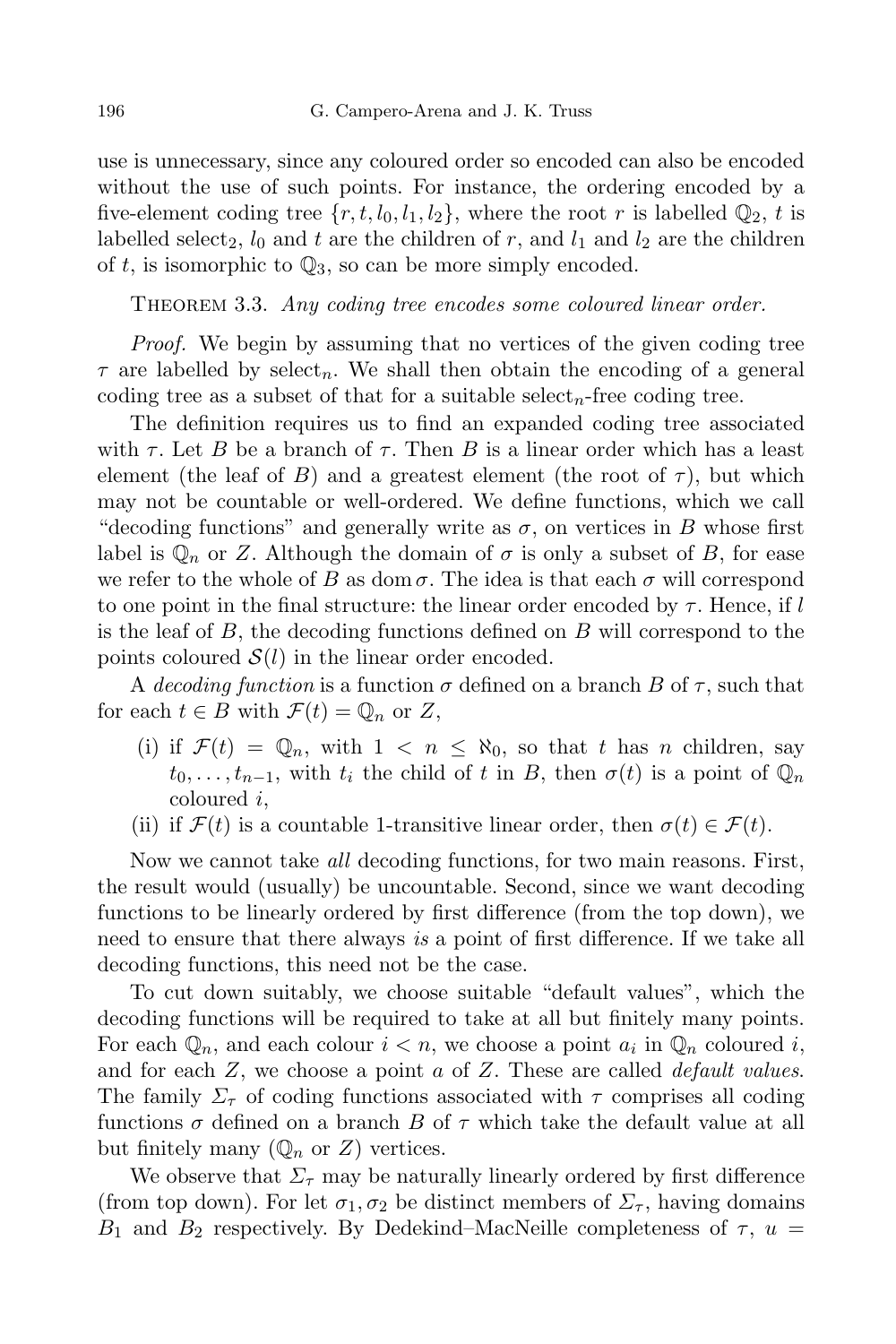inf( $B_1 \cap B_2$ ) lies in  $\tau$ . If  $\sigma_1(t) \neq \sigma_2(t)$  for some  $t \succeq u$ , then as  $B_1$  and  $B_2$ agree above *u*, and  $\sigma_1$ ,  $\sigma_2$  each take only finitely many non-default values, there is a greatest such point *t*, and we let  $\sigma_1 < \sigma_2 \Leftrightarrow \sigma_1(t) < \sigma_2(t)$  in that copy of  $\mathbb{Q}_n$  or Z. If  $\sigma_1$  and  $\sigma_2$  agree above *u*, then as *u* is clearly a ramification point, it must be labelled by some  $\gamma$ , and we let  $\sigma_1 < \sigma_2 \Leftrightarrow t_1 < t_2$  under the given 1-1 correspondence with  $\gamma$ , where  $t_1$  and  $t_2$  are the children of *u* in  $B_1$  and  $B_2$  respectively.

Now  $\Sigma_{\tau}$  will be the coloured linear order that is encoded by  $\tau$ , but to fulfil the definition, we also have to say how to form *E*, an associated expanded coding tree. We take it to consist of the set of restrictions of members of *Σ<sup>τ</sup>* to linearly ordered subsets of  $\tau$  of the form  $(t, r) = \{s \in \tau : t \prec s\}$ . More precisely,

$$
E = \{(t, \sigma | (t, r]) : \sigma \in \Sigma_{\tau}, t \in B, B = \text{dom}\,\sigma\}.
$$

The labelling on *E* is given by the first co-ordinate,  $\mathcal{L}'((t, \sigma | (t, r])) = \mathcal{L}(t)$ , except that we shall state precisely below how the relevant bijections in  $\mathcal{L}'((t, \sigma | (t, r]))$  are obtained from those in  $\mathcal{L}(t)$ , and *E* is partially ordered by extension, that is, if  $t \leq s$  in  $\tau$  lie in a branch  $B = \text{dom }\sigma$ , then  $(t, \sigma | (t, r]) \leq$  $(s, \sigma | (s, r]).$ 

Under this definition it is clear that *E* is a labelled tree, its root is  $(r, \emptyset)$ , and any  $(t, \sigma | (t, r])$  lies above a leaf  $(l, \sigma | (l, r])$ , where *l* is the leaf in  $B = \text{dom } \sigma$ . To see that *E* has countably many leaves, note that  $\tau$  has only countably many leaves, hence only countably many branches *B*. For each *B*, there are only countably many finite sets of points labelled  $\mathbb{Q}_n$  or  $Z$ , and for each such, there are only countably many coding functions taking non-default values at precisely the elements of this set, and hence  $\Sigma_{\tau}$  is countable. Therefore *E* has only countably many leaves.

Each branch of *E* is isomorphic to a branch of  $\tau$ , so is Dedekind complete, and the proof that all ramification points of *E* have been included is essentially the same argument as above, when we showed how  $\Sigma_{\tau}$  was linearly ordered by first difference, from which it follows that *E* is Dedekind–MacNeille complete. Note that ramification points of  $\tau$  may be labelled  $\mathbb{Q}_n$ ,  $\gamma$ , or in the general case, select<sub>n</sub>; ramification points of *E* may be labelled  $\mathbb{Q}_n$ ,  $\gamma$ , or *Z*. The fact that all cones at ramification points have greatest elements follows from the corresponding property of *τ* .

Suppose  $(t, \sigma | (t, r]) \prec (u, \sigma | (u, r]) \prec (v, \sigma | (v, r])$  in E. Then  $t \prec u \prec v$ in  $\tau$ , so there is *s* with  $t \leq s \prec v$  having a sibling in  $\tau$ . Let *w* be the parent of *s*. Then *w* is labelled  $\mathbb{Q}_n$  or  $\gamma$ , as required.

Next consider the labels. If  $\mathcal{F}(t) = \mathbb{Q}_n$  then *t* has children  $t_0, t_1, \ldots, t_{n-1}$ under the specified 1-1 correspondence, and the possible extensions of any  $\sigma$ *|*(*t*, *r*] to  $\sigma$ *|*(*t*<sub>*i*</sub>, *r*] =  $\sigma$ *|*[*t*, *r*] just depend on the value given to  $\sigma$ (*t*), and these are given by  $\mathbb{Q}_n$  with the correct colours, by the first clause of the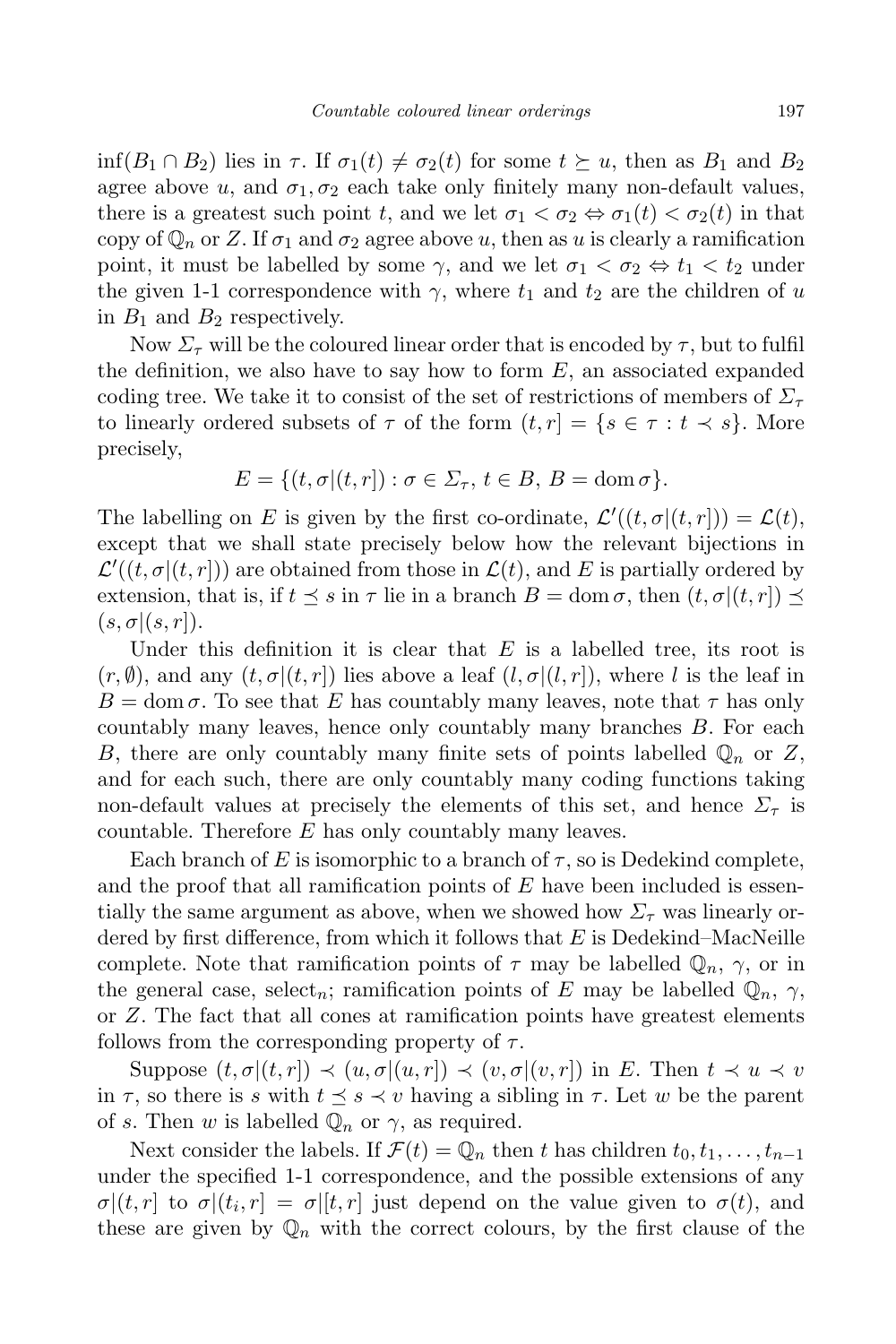definition of "decoding function", so this tells us which bijection to take between  $\mathbb{Q}_n$  and the children of  $(t, \sigma | (t, r])$  in  $\mathcal{L}'((t, \sigma | (t, r]))$ . If  $\mathcal{F}(t) = \gamma$ , then  $\sigma$  is not defined on *t*, so  $\sigma|(s,r| = \sigma|[t,r] = \sigma|(t,r|$  for each child *s* of *t*. Thus the children  $(s, \sigma | (s, r])$  of  $(t, \sigma | (t, r])$  in *E* are just determined by the first co-ordinate *s*, and these form a copy of  $\gamma$ , so this describes the bijection in this case. If  $\mathcal{F}(t) = Z$ , we argue as for  $\mathbb{Q}_n$ . This time there is just one child in  $\tau$ , but *Z* children in *E*.

Finally, if  $\mathcal{F}(t) = \lim$ , we show that there is only one cone at  $(t, \sigma | (t, r])$ . Let  $(t_1,\sigma_1|(t_1,r]), (t_2,\sigma_2|(t_2,r]) \prec (t,\sigma|(t,r]),$  with the object of showing that they lie in the same cone below  $(t, \sigma | (t, r])$ . Since there is only one cone in  $\tau$  below *t*, we may suppose that  $t_1 = t_2$ , and the definition of  $\Sigma_{\tau}$ ensures that above some point below *t*,  $\sigma_1$  and  $\sigma_2$  take the same default value, so  $(t_1, \sigma_1 | (t_1, r))$  and  $(t_2, \sigma_2 | (t_2, r))$  have some common upper bound below  $(t, \sigma | (t, r])$ . Clearly  $(t, \sigma | (t, r])$  is not a parent, since *t* is not, so *t* fulfils the requirements to be labelled lim.

The required properties of the second labels *S*, in particular the last point (continuity on infima) follow from those of *τ* .

It remains to remark that *E* is associated with  $\tau$ , and this follows by considering the mapping  $\varphi$  given by  $\varphi((t, \sigma | (t, r])) = t$ , which clearly preserves root, leaves, and labels (except the corresponding bijections), and  $(t_1, \sigma_1 | (t_1, r]) \prec (t_2, \sigma_2 | (t_2, r]) \Rightarrow t_1 \prec t_2.$ 

Now let us move on to the general case in which *τ* may have points labelled by select<sub>n</sub>. We consider a related coding tree  $\tau'$  obtained from  $\tau$  by replacing each select<sub>*n*</sub> label at a vertex *t* by a concatenation; that is, with  $\gamma$ equal to *n* (finite or  $\omega$ ), and an arbitrary bijection from *n* to the children of the *t*. This  $\tau'$  is a tree not containing any select<sub>n</sub> labels, where all possible choices for the selections are represented (in an arbitrary and ultimately unimportant order), and our task is to show how an appropriate subset of the  $\Sigma_{\tau'}$  defined above will be the encoding of  $\tau$ . We let  $E'$  be the expanded coding tree ("canonically") determined as above from  $\tau'$ .

From Definition 3.2 we see that we have to identify the points of  $E'$  corresponding to a particular  $t \in \tau$  labelled select<sub>n</sub> with  $\mathbb{Q}_n$ . Once we have done this, the selections that are made are then given as in Definition  $3.2(iv)$ . Now the fact that the points corresponding to *t* are densely linearly ordered without endpoints follows easily since *t* is the infimum of a sequence of vertices labelled by some  $\mathbb{Q}_m$  or Z. But we recall that  $\mathbb{Q}$  and  $\mathbb{Q}_n$  are the same *set*—the only difference between them is that  $\mathbb{Q}_n$  has a colouring, and in fact we can use an *arbitrary* indexing of the points corresponding to *t* by  $\mathbb{Q}_n$ . The reason for this is that any non-empty open interval of  $\mathbb{Q}_n$  is isomorphic to  $\mathbb{Q}_n$ , so it "cannot" make any difference which particular indexing we choose. (This is handled formally in the next two theorems.)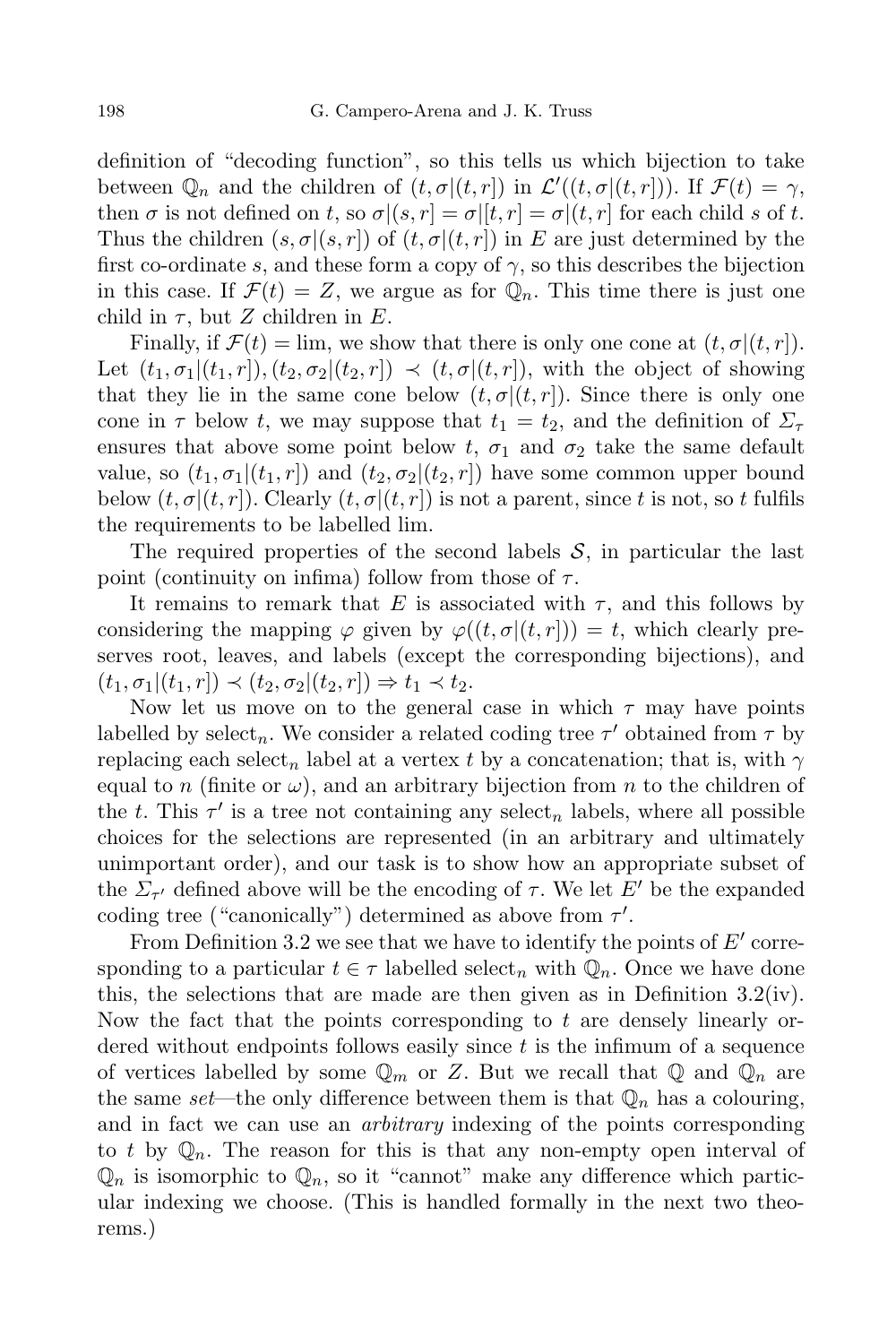Now that this "colouring" has been carried out for all points of  $E'$  corresponding to select<sub>n</sub> vertices of  $\tau$ , we can describe which subset E of E<sup>*i*</sup> we take to correspond to  $\tau$ . It just consists of all decoding functions  $\sigma$  on branches *B* such that for every select<sub>n</sub> vertex in *B*, the child of *t* in *B* is  $t_i$ , where  $\sigma$  $(t, r)$  is coloured *i*.

Since  $E$  is a subset of  $E'$ , it is a tree, and by changing the labels of points which correspond to vertices of  $\tau$  labelled select<sub>n</sub> from concatenation back to  $select_n$ , it becomes an expanded coding tree once again. The verification of the properties of "expanded coding tree" and of the fact that it is associated with  $\tau$  are straightforward. Hence  $\tau$  encodes the set  $\Sigma_{\tau}$  of leaves of *E*.

Now we move on to establishing uniqueness of the order encoded (provided it is countable).

THEOREM 3.4. Let  $(\tau, \prec, \mathcal{L})$  be a coding tree. Then any two countable *coloured linear orders encoded by τ are isomorphic.*

*Proof.* Suppose that  $X_1$  and  $X_2$  are both encoded by  $\tau$ , and are countable. Let  $X_1$  and  $X_2$  be the sets of leaves of expanded coding trees  $E_1$  and  $E_2$ respectively, and let  $\varphi_1 : E_1 \to \tau$ ,  $\varphi_2 : E_2 \to \tau$  be corresponding functions. The proof will be by back-and-forth, so we need to describe a suitable family of approximations to the desired isomorphism. We shall actually show that  $E_1$  and  $E_2$  are isomorphic, and the isomorphism between  $X_1$  and  $X_2$  will be the restriction.

Let *P* be the family of isomorphisms  $p$  from a finite subset of  $E_1$  into  $E_2$ such that

- (i) the root of  $E_1$  lies in dom  $p$ , and the root of  $E_2$  lies in range  $p$ ,
- (ii) dom *p* and range *p* contain all their ramification points (that is, they are closed under formation of least upper bounds),
- (iii) for  $t \in \text{dom } p, \varphi_1(t) = \varphi_2(p(t)),$
- (iv) points of dom *p* and range *p* are either not labelled lim, or are children of points labelled select*n*,
- (v) if  $t \in \text{dom } p$  is a ramification point, then there is an isomorphism of the set of children of *t* in  $E_1$  to the set of children of  $p(t)$  in  $E_2$ , such that if  $u \prec t$ ,  $u \in \text{dom } p$ , then the isomorphism takes the child of *t* above *u* to the child of  $p(t)$  above  $p(u)$ ,
- (vi) if  $t$  is labelled select<sub>n</sub> (so that it only has one child), then its child is also in dom *p*.

We shall show that if  $p \in P$  and  $t \in E_1$  is not labelled lim, or is the child of a point labelled select<sub>n</sub>, then there is an extension  $q$  of  $p$  in  $P$  such that  $t \in \text{dom } q$  ("forth" step), and with a similar extension property for the range ("back" step). By back-and-forth it then follows from countability of the set of vertices of  $E_1, E_2$  not labelled lim (or having a select<sub>n</sub> vertex as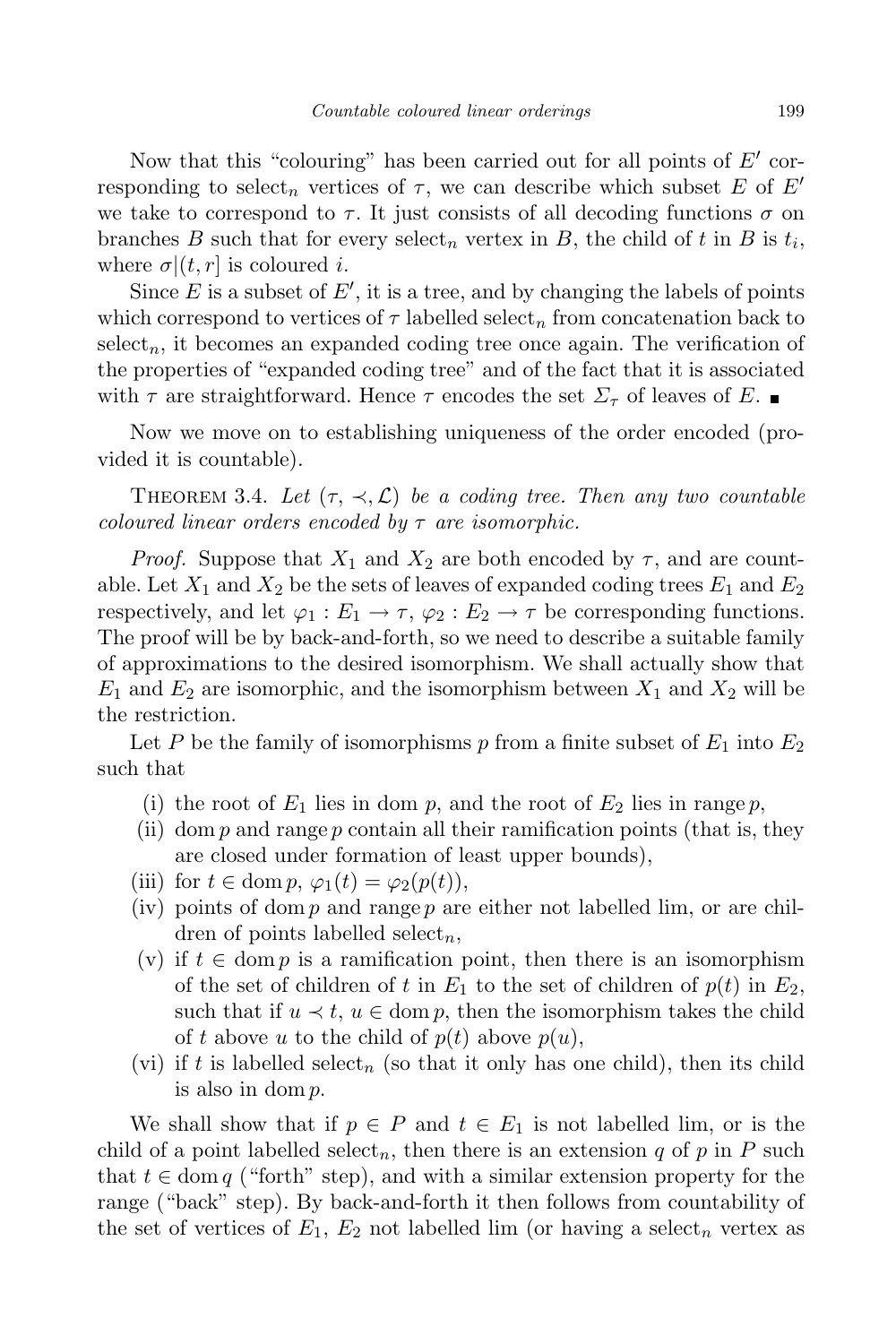parent) that there is an isomorphism  $f$  from the set of such points in  $E_1$  to those in  $E_2$ , and this extends to an isomorphism  $E_1 \rightarrow E_2$  by continuity.

The main thing is therefore to establish extension to the domain (extension to the range being precisely similar), so let p and t be given. If  $t \in \text{dom } p$ then we let  $q = p$ . Otherwise  $t \notin \text{dom } p$ . Since  $r \in \text{dom } p$ , there is a least vertex *v* of dom *p* above *t*.

Case 1: There is also a vertex of dom *p* below *t*; let *u* be the greatest such. This is well-defined since dom  $p$  is finite and contains all its ramification points. Thus  $p(u)$  and  $p(v)$  exist, and there is a unique point  $t'$  of  $E_2$  such that  $p(u) \le t' \le p(v)$  and  $\varphi_2(t') = \varphi_1(t)$ , so we let  $q = p \cup \{(t, t')\}$ . This exists since  $\varphi_2$  maps  $[l, r]$  onto  $[\varphi_2(l), \varphi_2(r)]$  for every leaf  $l \leq t$ ; it is unique since if  $t''$  is another then we cannot have either  $t' \prec t''$  or  $t'' \prec t'$  as this would give  $\varphi_2(t') \prec \varphi_2(t'')$ ,  $\varphi_2(t'') \prec \varphi_2(t')$  respectively. The argument has to be slightly modified if  $t$  is labelled lim or select<sub>n</sub>. In the former case,  $t$ must have a parent labelled select<sub>n</sub>, and in the latter,  $t$  has a unique child which has to be adjoined to the domain (if not already present as *u*). So we just have to consider the possibility that the parent  $t^+$  of  $t$  is labelled select<sub>n</sub> (in the second case the original  $t$  is renamed  $t^+$ ) and extend to include both  $t \text{ and } t^+ \text{ in } \text{dom } q.$ 

If *t* is a ramification point, we further choose, by 1-transitivity, an isomorphism from the set of children of  $t$  to those of  $t'$  which takes the child of *t* above *u* to the child of  $p(t)$  above  $p(u)$ .

CASE 2: *v* is minimal in dom *p*. We have  $\varphi_1(v) = \varphi_2(p(v))$  and  $\varphi_1(t)$  $\varphi_1(v)$ . By condition (vi), *v* is not labelled select<sub>*n*</sub>, and hence  $\varphi_2$  maps {*u* :  $u \preceq p(v)$ } onto  $\{u : u \preceq \varphi_2(p(v))\}$ . Therefore there is  $u \preceq p(v)$  such that  $\varphi_2(u) = \varphi_1(t)$ , and we let  $q = p \cup \{(t, u)\}\$ . If *t* is labelled select<sub>*n*</sub> or lim we again modify the above by including a new pair of points in dom *q*. In addition, if *t* is a ramification point, we choose an isomorphism from the set of children of  $t$  to those of  $t'$ .

CASE 3: There is no vertex of dom  $p$  below  $t, v$  is not minimal in dom  $p$ ,  $u \in \text{dom } p, u \prec v \text{ say, and the least upper bound of } u \text{ and } t \text{ is equal to } v.$ Now we may suppose that *t* is a child of *v*. For *v*, being a ramification point, has a unique child greater than or equal to  $t$ , and if we extend  $p$  to  $p'$  with this child in its domain, then this child is now minimal in dom  $p'$  and (if still  $t \notin \text{dom } p'$  we can appeal to Case 2. The fact that this extension is possible so as to fulfil the conditions follows from clause (v); in fact that tells us exactly which child of  $p(v)$  the vertex t should be mapped to under q (and we note that  $t$  will not be labelled select<sub>n</sub> or lim).

Case 4: There is no vertex of dom *p* below *t*, *v* is not minimal in dom *p*,  $u \in \text{dom } p, u \prec v$  say, but the least upper bound *w* of *u* and *t* is not equal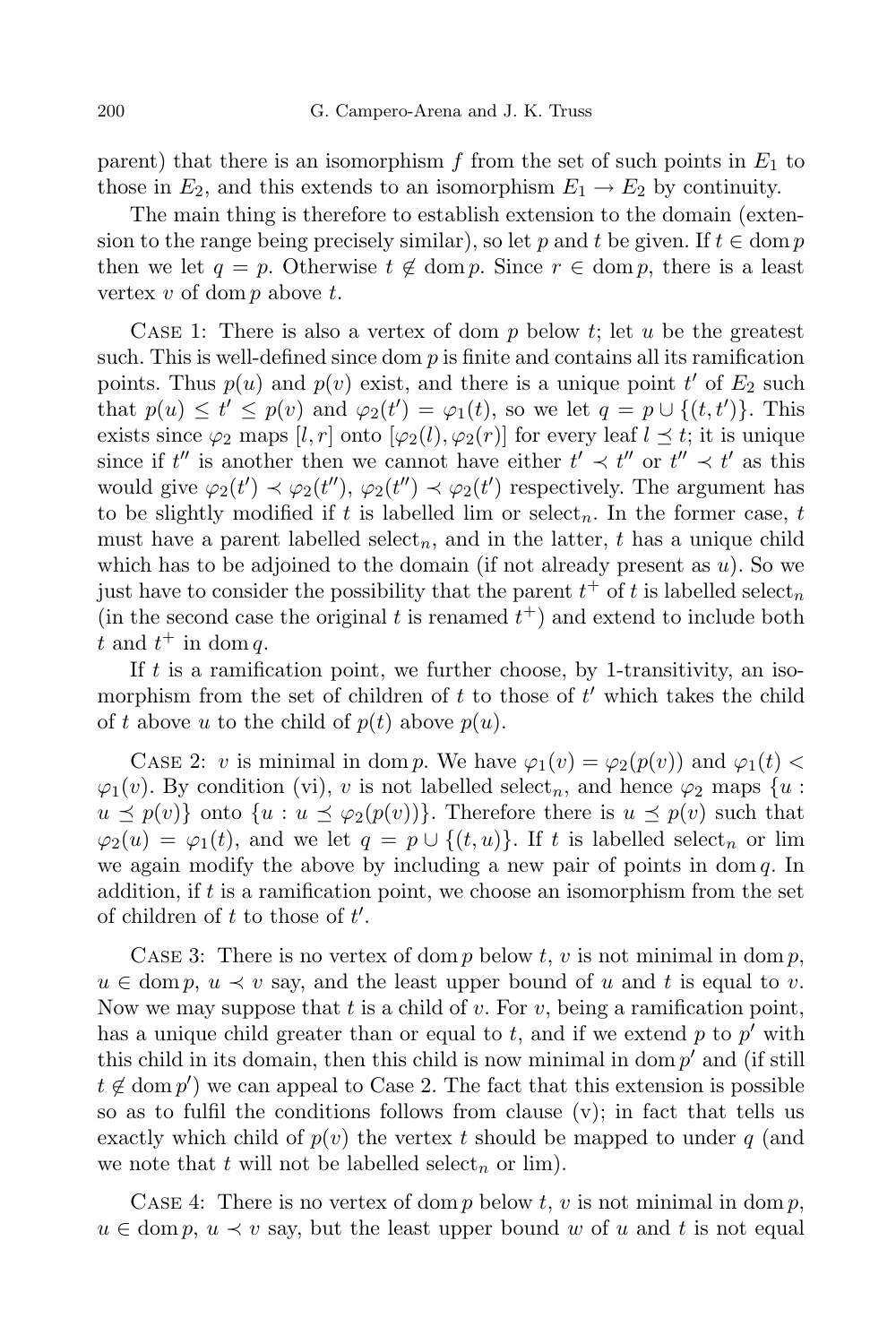to *v*. We can extend *p* to *p*<sup> $\prime$ </sup> in *P* so that  $w \in \text{dom } p$  using Case 1, and this then reduces to Case 3, since now the least upper bound of *u* and *t* lies in  $\operatorname{dom} p'.$ 

We remark that without the restriction to countability of the encoded order, we do not in general get uniqueness, in contrast to [1]. For in addition to the "canonical" linear ordering  $\Sigma_{\tau}$  as described above, comprising all those decoding functions which take the default value at all but finitely many points, we can also consider the family of all decoding functions which are allowed to take a non-default value on any (downwards) well-ordered set of points. This will give rise to an expanded coding tree, and it will still be linearly ordered by first difference from the top. However, in cases in which there is a strictly descending sequence of vertices labelled  $\mathbb{Q}_n$  or Z (such as those in Figures  $1-4$ ), the set of leaves is uncountable, so cannot be isomorphic to  $\Sigma$ <sub>*τ*</sub>. Several variations on the same idea are possible, which we omit.

Next we establish 1-transitivity of the encoded order. Because of the presence of select<sub>n</sub> vertices, it was easier to begin by demonstrating uniqueness.

THEOREM 3.5. *If*  $(\tau, \prec, \mathcal{L})$  *is a coding tree, the coloured linear order*  $\Sigma_{\tau}$ *it encodes described above is countable and* 1*-transitive.*

*Proof.* Let *E* be associated with  $\tau$  as given above, so that  $\Sigma_{\tau}$  is the set of leaves of *E*. We saw above that  $\Sigma_{\tau}$  is countable.

To prove that  $(\Sigma_{\tau}, \leq_{\tau}, F_{\tau})$  is 1-transitive, suppose that  $\sigma_0$  and  $\sigma_1$  in  $\Sigma$ <sub>*τ*</sub> have the same colour. Then they have the same domain, the branch  $B = [l, r]$ , say. We adapt the proof of Theorem 3.4, using  $E_1 = E_2 = E$ , the expanded coding tree canonically associated with  $\tau$  (of which  $\Sigma_{\tau}$  is the set of leaves). Start with the map *p* fixing *r* and taking  $\sigma_0$  to  $\sigma_1$  (and if *r* is a ramification point of *E*, an automorphism of its set of children taking the child in  $\sigma_0$  to the child in  $\sigma_1$ ). Then  $p \in P$ , so by the proof of Theorem 3.4 there is an automorphism of *E* extending *p*, and this restricts to an automorphism of  $\Sigma_{\tau}$  taking  $\sigma_0$  to  $\sigma_1$ . This establishes 1-transitivity.

**4. Finding a coding tree for a linear order.** In the previous section we found a unique linear order encoded by a given coding tree, which was countable and 1-transitive. Now we turn to the converse, and show that any countable 1-transitive coloured linear order  $(X, \leq, F)$  is encoded by some coding tree (which however need not be unique). Following the ideas of  $|1|$ , where an inductive method of building the tree was used which involved "bunching" suitable colours together, we introduce the idea of a "clump", which is a subset of *C* colouring some convex subset of *X*. The coding tree is formed from a maximal tree of clumps on addition of a few additional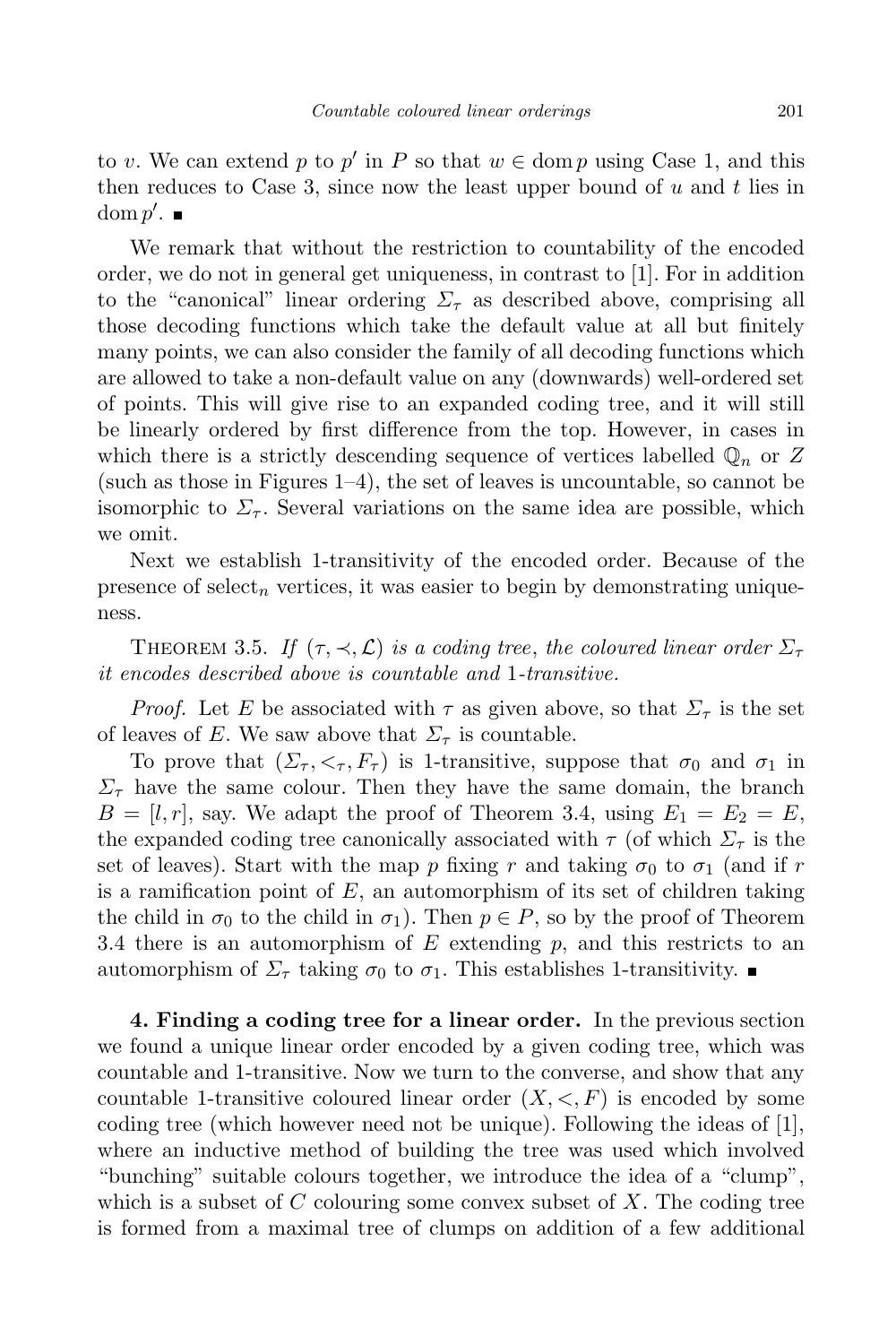vertices (the ones to be labelled as lexicographic products or selections) and adjoining labels. A straightforward induction is impossible here, since the tree will be infinite and not necessarily well-founded. Instead it has to be defined explicitly, and its Dedekind–MacNeille completeness used in place of induction. At the same time we shall build an associated expanded coding tree, and this will demonstrate that the coding tree formed does encode the original linear order.

DEFINITION 4.1. Let  $(X, \leq, F)$  be a linear order with colour set C. A *clump* is a non-empty subset  $C_0$  of  $C$  such that  $C_0 = \{F(z) : z \in I\}$ for some convex subset *I* of *X*.

LEMMA 4.2. Let  $(X, \leq, F)$  be a 1-transitive coloured linear order. Then *for any clump*  $C_0$  *and non-empty convex subset*  $I$  *of*  $X$  *such that*  $F(I) \subseteq C_0$ *there is a unique maximal convex subset of X containing I coloured only by members of C*0, *and this is* 1*-transitive.*

*Proof.* Let  $P = \{J \subseteq X : I \subseteq J, J \text{ is convex, and } F(J) \subseteq C_0\}$ . Then  $\bigcup P$  is convex, since all the members of *P* contain *I*. Hence  $\bigcup P$  is the desired maximal convex set coloured by  $C_0$ . To see that  $F(\bigcup P) = C_0$  (rather than just  $F(\bigcup P) \subseteq C_0$ , note that as  $C_0$  is a clump,  $F(J) = C_0$  for some convex *J*. By 1-transitivity, we may suppose that  $J \cap I \neq \emptyset$ . Hence  $J \cup I \in P$ , so  $F(\bigcup P) = C_0$ .

For 1-transitivity of  $\bigcup P$ , let  $x, y \in \bigcup P$ . As *X* is 1-transitive, there is an automorphism *g* taking *x* to *y*. Since  $F(g(\bigcup P)) \subseteq C_0$  and  $\bigcup P \cap g(\bigcup P) \neq \emptyset$ , it follows that  $g(\bigcup P) \in P$ , so  $g(\bigcup P) \subseteq \bigcup P$ . Similarly  $g^{-1}(\bigcup P) \subseteq \bigcup P$ , so  $g(\bigcup P) = \bigcup P$ .

LEMMA 4.3. If  $(X, \leq, F)$  is a countable 1-transitive coloured linear or*der* , *then the union of two clumps that intersect is a clump*, *and the union of any chain of clumps is a clump.*

*Proof.* Let *C*<sup>1</sup> and *C*<sup>2</sup> be clumps having non-trivial intersection, and choose convex sets  $I_1$  and  $I_2$  whose points are coloured by  $C_1$ ,  $C_2$  respectively. By 1-transitivity, we may suppose that  $I_1 \cap I_2 \neq \emptyset$ . Then  $I_1 \cup I_2$  is convex, and is coloured by  $C_1 \cup C_2$ , so  $C_1 \cup C_2$  is a clump.

Now let  $C$  be a chain of clumps. As  $C$  is countable, so is  $\bigcup_{\alpha} C$ , so we may let  $\bigcup \mathcal{C} = \{c_n : n \in \omega\}$ . (If  $\bigcup \mathcal{C}$  is finite, the result is immediate.) Choose  $C_n \in \mathcal{C}$ by induction. Let  $C_0 \in \mathcal{C}$  be arbitrary. If  $C_n$  has been chosen, let  $C_{n+1} \supseteq C_n$ be a member of *C* containing  $c_n$ . This gives a chain  $C_0 \subseteq C_1 \subseteq C_2 \subseteq \cdots$ in *C* with union equal to  $\bigcup \mathcal{C}$ . Choose inductively a convex set  $I_n$  such that  $C_n = \{F(z) : z \in I_n\}$ . Let  $I_0$  be convex so that  $C_0 = \{F(z) : z \in I_0\}$ . Given  $I_n$  coloured by  $C_n$ , by Lemma 4.2 there is a convex set  $I_{n+1} \supseteq I_n$ such that  $C_{n+1} = \{F(z) : z \in I_{n+1}\}$ . Let  $I = \bigcup_{n \in \omega} I_n$ . It is easy to check that  $\bigcup \mathcal{C} = \bigcup_{n \in \omega} C_n = \{F(x) : x \in I\}$ , so it follows that  $\bigcup \mathcal{C}$  is a clump.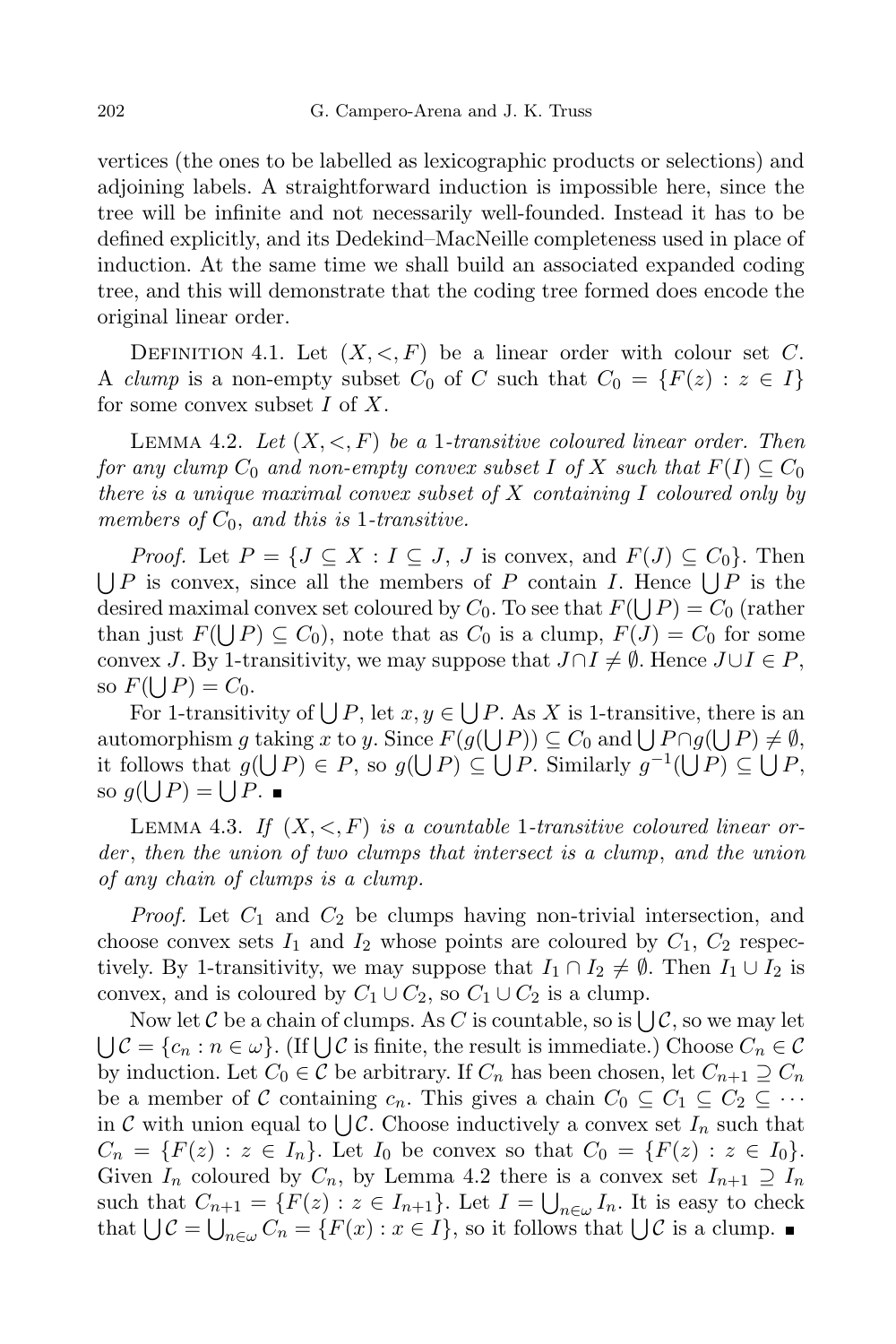We remark in passing that the intersection of two clumps  $C_1$  and  $C_2$  of *X*, even when it is non-empty, is not always a clump. For instance if (*X, <*) is  $\mathbb{Z}$ , coloured periodically by the four colours  $c_0, c_1, c_2, c_3$ , then  $\{c_0, c_1, c_2\}$ and  $\{c_0, c_2, c_3\}$  are clumps, but their intersection  $\{c_0, c_2\}$  is not. We shall also see below that the intersection of a chain of clumps need not be a clump.

DEFINITION 4.4. Let  $(X, \leq, F)$  be a coloured linear order with colour set *C*. A *tree* of *clumps* for *X* is a set of clumps  $\tau$  of *X* which is a tree when ordered by proper inclusion and which contains *C* and each singleton.

Lemma 4.5. *Any countable* 1*-transitive coloured linear order has a maximal tree of clumps.*

*Proof.* This is immediate by Zorn's Lemma, since being a tree is preserved under taking unions of chains.

LEMMA 4.6. *Any* maximal tree of clumps  $(\tau, \subset)$  for a countable 1-transi*tive coloured linear order is closed under unions of chains.*

*Proof.* Let *C* be a chain of clumps in  $\tau$ . Then by Lemma 4.3,  $\bigcup \mathcal{C}$  is a clump. We see that  $\tau \cup \{ \bigcup$ clump. We see that  $\tau \cup \{\bigcup \mathcal{C}\}$  is a tree of clumps, from which, by maximality,<br> $\bigcup \mathcal{C} \in \tau$  will follow. Let  $C' \in \tau$ , and let  $C' \subseteq D_1, D_2 \in \tau \cup \{\bigcup \mathcal{C}\}$ . If  $D_1, D_2 \neq \bigcup \mathcal{C}$ , then as  $\tau$  is a tree,  $D_1 \subseteq D_2$  or  $D_2 \subseteq D_1$ . Suppose therefore that  $D_1 = \bigcup_{\alpha} C$  and  $D_2 \neq \bigcup C$ . Since  $C' \subseteq D_1, D_2$ , there is  $c \in D_1 \cap D_2$ . By definition of "tree of clumps",  $\{c\} \in \tau$ , so  $\{c\} \subseteq D_1, D_2$ . Since  $D_1 = \bigcup \mathcal{C}$ ,  $c \in C''$  for some  $C'' \in \mathcal{C}$ , and hence  $c \in C'''$  for all  $C''' \supseteq C''$  in  $\mathcal{C}$ . As  ${c}$ <sup>*{c}*</sup>  $\subseteq$  *C*<sup>*m*</sup></sup>, *D*<sub>2</sub>, both of which lie in  $\tau$ , and as  $\tau$  is a tree,  $D_2 \subseteq C^{\prime\prime\prime}$  or  $C''' \subseteq D_2$ . If the former holds for some  $C'''$  then  $D_2 \subseteq \bigcup C = D_1$ . Otherwise the latter holds for all  $C''' \supseteq C''$  in  $C$ , so  $D_1 = \bigcup C \subseteq D_2$ . Thus  $\tau \cup \{\bigcup C\}$  is a tree, as required.

What we would really like is for the maximal tree of clumps to be Dedekind–MacNeille complete. Unfortunately, because of the possible presence of "selections", this need not be true. If however we form the Dedekind– MacNeille completion of  $\tau$ , then at least, by the general theory of these completions (or directly) and by Lemma 4.6, one sees that this is obtained from *τ* just by adjoining ramification points, which we write as  $\tau^+$ . Thus its description in terms of  $\tau$  is fairly explicit. In fact we may take the points of  $\tau^+$ to be subsets of *C*, since any point of  $\tau^+ - \tau$  is the infimum of a descending chain of members of  $\tau$ , and we just represent it by the intersection of this chain. The fact that  $\tau^+ - \tau$  may be non-empty explains why the intersection of a chain of clumps is not necessarily a clump, since the intersection of the family of clumps greater than  $t \in \tau^+ - \tau$  is equal to *t* itself.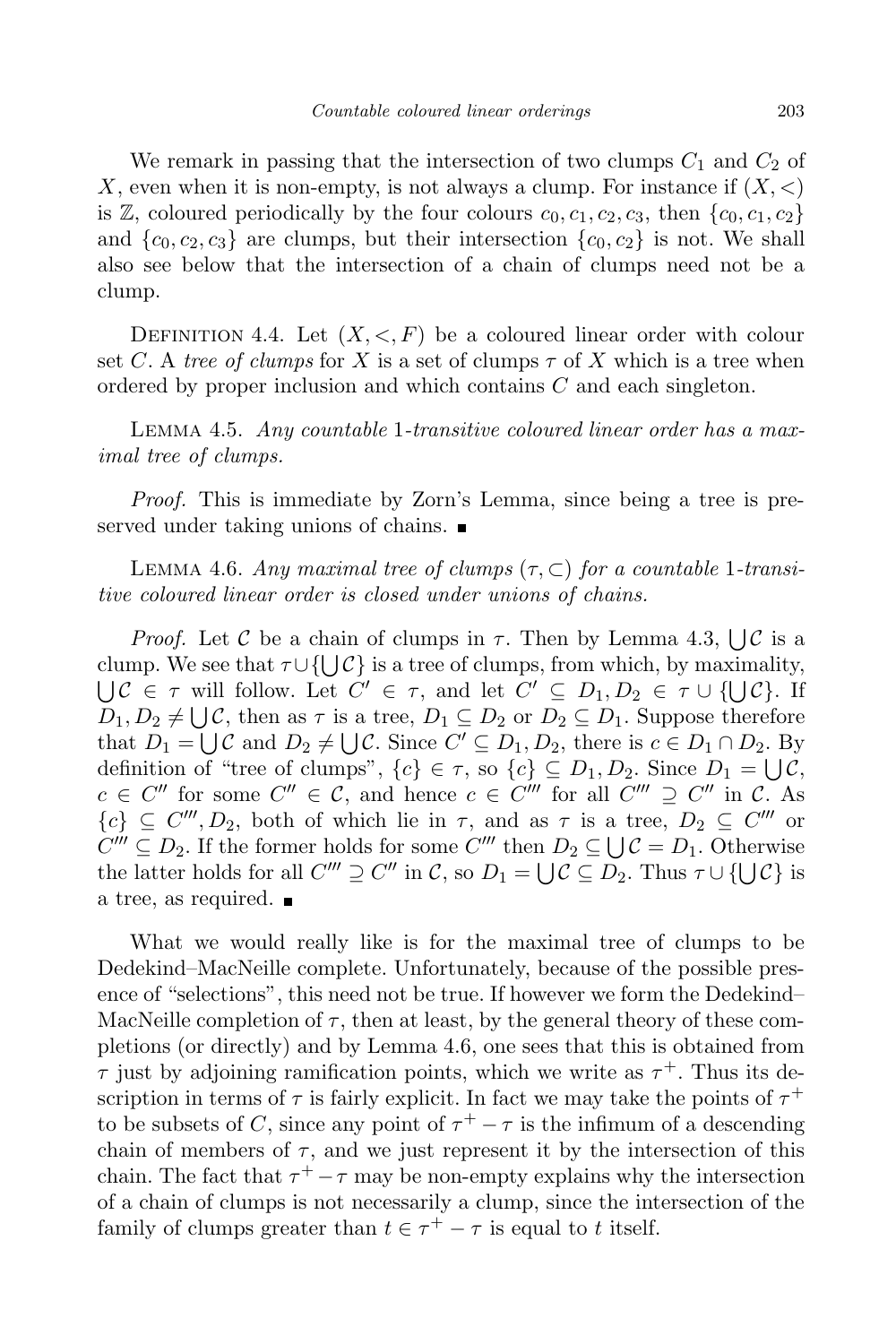LEMMA 4.7. Let  $(\tau, \subset)$  be a tree of clumps for a coloured linear order  $(X, \leq, F)$ . Then for all  $x \in \tau^+$  such that x is not a leaf,  $x = \bigcup \{y \in \tau^+ :$ *y ⊂ x}.*

*Proof.* Clearly  $\bigcup \{y \in \tau^+ : y \subset x\} \subseteq x$ . Now, let  $c \in x$ . By definition,  ${c}$ <sup>*}*</sup>  $\in$  *τ*. As *x* is not a leaf,  ${c}$ *}*  $\subset$  *x*, so  $c \in \bigcup \{y \in \tau^+ : y \subset x\}$ , and  $x \subseteq \bigcup \{ y \in \tau^+ : y \subset x \}.$ 

**LEMMA 4.8.** Let  $(\tau, \subset)$  be a maximal tree of clumps for a coloured linear *order*  $(X, \leq, F)$ *. If x is a vertex in*  $\tau^+$  *having no parent and*  $x \neq r$ *, then*  $x = \bigcap \{ y \in \tau^+ : x \subset y \}.$ 

*Proof.* That  $x \subseteq \bigcap \{y \in \tau^+ : x \subset y\}$  is immediate. Now, let  $c \in \bigcap \{y \in \tau^+ : x \subset y\}$  $\tau^+ : x \subset y$ . If  $c \notin x$ , then  $\{c\} \not\subset x$ . On the other hand,  $\{c\} \subset y$  for all  $y \supset x$ . Since  $\tau^+$  is Dedekind–MacNeille complete,  $\sup\{\{c\}, x\} \in \tau^+$ . Clearly  $x \subset \sup\{\{c\}, x\}$ . As *x* has no parent,  $x \subset y \subset \sup\{\{c\}, x\}$  for some *y*. But then  $x \subset y$  and  $\{c\} \subset y$ , and so sup $\{\{c\},x\} \subseteq y$ , contradiction. Hence  $\bigcap \{ y \in \tau^+ : x \subset y \} \subseteq x.$ 

**LEMMA 4.9.** Let  $(\tau, \subset)$  be a maximal tree of clumps for a coloured linear order  $(X, \leq, F)$ . Then for all  $x \in \tau^+$  such that x is not a leaf, the union of *any maximal antichain A of the subtree*  $\{z \in \tau^+ : z \subset x\}$  *is equal to x*.

*Proof.* Clearly  $\bigcup A \subseteq x$ . Now, let  $c \in x$ . Then, since  $\tau$  is a tree of clumps, and *x* is not a leaf,  ${c} \subset x$ . As *A* is a maximal antichain of  ${z \in \tau^+ : z \subset x}$ , there must be  $y \in A$  comparable with  $\{c\}$ . Since  $\{c\}$  is minimal,  $c \in y$ , and so  $c \in \bigcup A$ .

LEMMA 4.10. Let  $(\tau, \subset)$  be a maximal tree of clumps for a 1-transitive *coloured linear order*  $(X, \leq, F)$ *, and let*  $t \in \tau^+ - \tau$ *. Then for some n*, *t has* children  $t_0, t_1, \ldots, t_{n-1}, 1 \lt n \leq \aleph_0$ , which all lie in  $\tau$ , and every element *below t lies below some*  $t_i$ *. Furthermore, for*  $any \, u \succ t \, in \, \tau$ *, and any maximal convex u-coloured subset Y of X*, *the family of maximal ti-coloured subsets* of Y for  $i < n$  is order-isomorphic to  $\mathbb{Q}_n$ .

*Proof.* By Lemma 4.3, the union of each cone of elements of *τ* below *t* is a clump, and so this establishes the first part. Since  $t \notin \tau$ ,  $n \geq 2$ .

Now let  $\mathcal Z$  be the family of maximal convex  $t_i$ -coloured subsets of  $Y$ as *i* varies, with the corresponding colours. Let  $i, j \leq n$  be two colours. Then *t* is the least upper bound in  $\tau^+$  of  $t_i$  and  $t_j$ . First let us see that it cannot be the case that all members of *Z* coloured *i* precede all members of  $Z$  coloured *j*. Suppose otherwise for a contradiction, and let  $Z_i$ ,  $Z_j$  be members of  $\mathcal Z$  coloured *i*, *j* respectively. Thus  $Z_i < Z_j$ . Let  $Z$  be the convex hull of  $Z_i \cup Z_j$  and let  $v = F(Z)$ . Then *v* is a clump. We show that it is the least upper bound of  $t_i$  and  $t_j$  in  $\tau$ , which will contradict the fact that this least upper bound is actually *t*, which does not lie in  $\tau$ .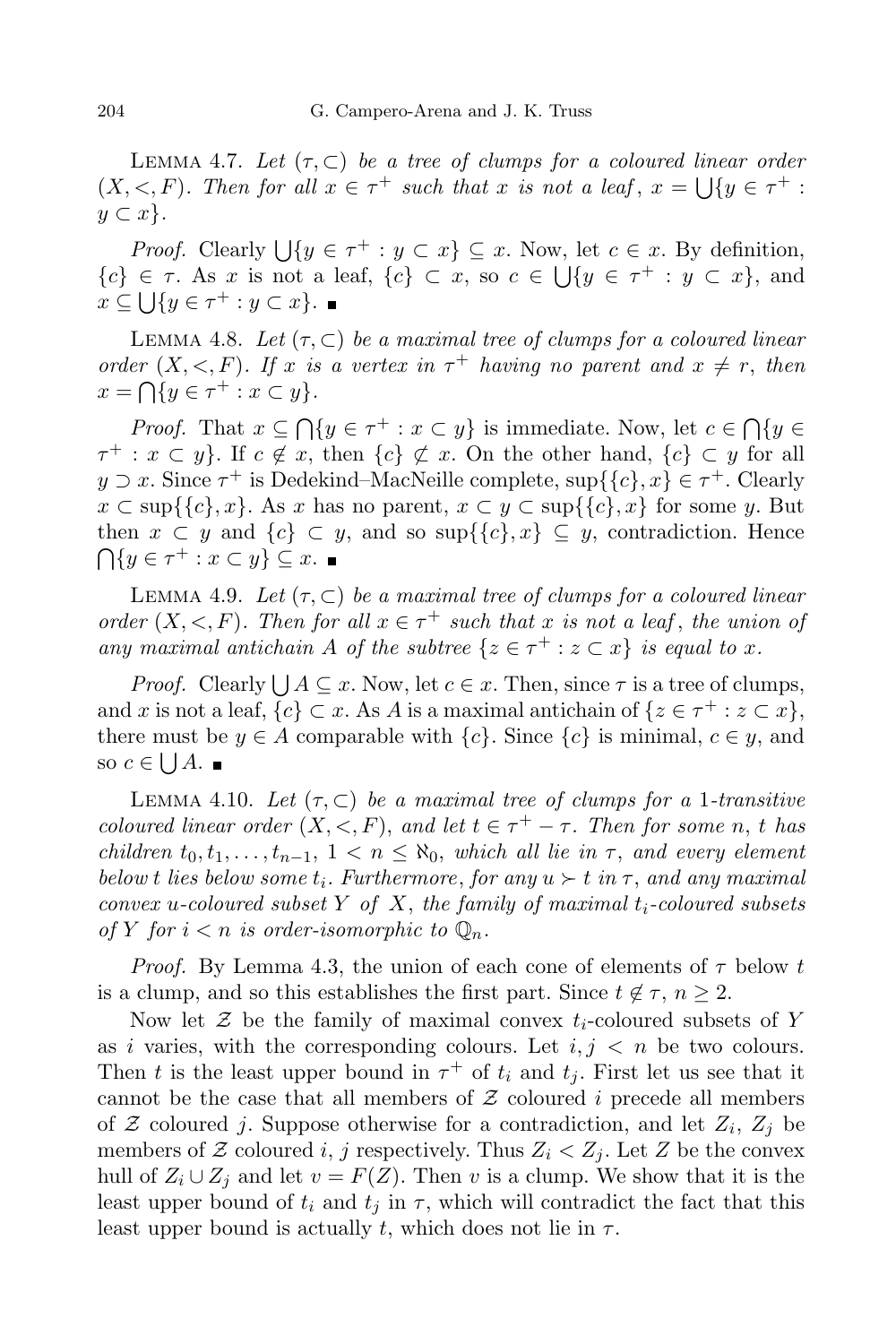First note that  $\tau \cup \{v\}$  is a tree. For suppose  $u \subseteq v, v'$  where  $u, v' \in \tau$ . We have to show that  $v \subseteq v'$  or  $v' \subseteq v$ . Suppose that  $v' \nsubseteq v$ . Then a maximal  $v'$ -coloured convex set *W* that intersects *Z* must extend to the left of  $Z_i$ or to the right of  $Z_j$ , or both. Suppose the former. As  $W \cap Z \neq \emptyset$ , also  $W \cap Z_i \neq \emptyset$ , so  $t_i \cap v' \neq \emptyset$ . As  $t_i, v' \in \tau$ , and  $\tau$  is a tree containing all singletons,  $v' \subseteq t_i$  or  $t_i \subset v'$ . The former contradicts  $v' \nsubseteq v$ , so  $t_i \subset v'$ . Since *t*<sub>*i*</sub> is a maximal clump in  $\tau$  disjoint from  $t_j$ ,  $v' \cap t_j \neq \emptyset$ , and repeating the argument,  $t_j \subset v'$ . We can now show that  $v \subseteq v'$ . Let  $c \in v$ . If  $c \in t_i \cup t_j$ then by what we have just shown we know that  $c \in v'$ . Otherwise  $c = F(x)$ for some x with  $Z_i < x < Z_j$ . Now as W is maximal convex v'-coloured, and  $t_i, t_j \subseteq v'$ , *W* has maximal convex  $t_i, t_j$ -coloured subsets  $Z'_i, Z'_j$  respectively. By Lemma 4.2, *Y* is 1-transitive, and this enables us to assume that  $Z_i' = Z_i$ . If  $x < Z'_{j}$  then it follows that  $x \in W$  so  $c = F(x) \in v'$  as required. If not, then we must have  $Z'_j < x < Z_j$ . By 1-transitivity of *Y* again, there is an automorphism  $f$  taking  $Z_j$  to  $Z'_j$ . This must fix  $Y$ , and since all members of *Z* coloured *i* precede all members of *Z* coloured *j*,  $Z_i < f(Z'_j)$ . Therefore  $Z_i \le f(Z'_j) < f(x) < Z'_j$ , and it follows that  $f(x) \in W$ , so  $c = F(f(x)) \in v'$ .

This concludes the proof that  $\tau \cup \{v\}$  is a tree. As  $\tau$  is a maximal tree of clumps,  $v \in \tau$ . To see that *v* is the supremum of  $t_i$  and  $t_j$  in  $\tau$ , since  $t_i, t_j \subseteq v$  is already known, we just need to suppose that  $t_i, t_j \subseteq v' \in \tau$  and show that  $v \subseteq v'$ . However, the argument of the previous paragraph applies again, giving the result.

We are now able to deduce that for each  $i < n$ ,  $\mathcal{Z}$  has no least member coloured *i*, and it will follow in particular that it has no left endpoint (and by a similar argument that it has no right endpoint). Suppose on the contrary that  $Z_i$  is such. Since  $n \geq 2$ , there is another colour *j*. Since not every member of  $Z$  coloured *i* precedes every member of  $Z$  coloured *j*, there is a member  $Z_j$  of  $Z$  coloured *j* with  $Z_j < Z_i$ . Similarly there are  $Z'_i < Z'_j$ coloured  $i, j$  respectively the other way round. By 1-transitivity we may assume that  $Z_j = Z'_j$ , so that  $Z'_i < Z_i$ , contrary to  $Z_i$  being the least member of *Z* coloured *i*.

Now we have to demonstrate density. Let  $Z_i < Z_j$  in  $\mathcal Z$  be coloured *i* and *j* (which may now be equal), and let *k < n* be a given colour. First suppose that  $k \neq i$ . There must be some point between  $Z_i$  and  $Z_j$ , as otherwise  $i \neq j$ by maximality of  $Z_i$  convex  $t_i$ -coloured, and so  $t_i \cup t_j$  would be a clump, and therefore equal the least upper bound of  $t_i$  and  $t_j$  in  $\tau$ , contradiction. Now consider *i* and *k*. Note that *Z<sup>i</sup>* is in fact a maximal convex subset of *Y* which is coloured by a set disjoint from  $t_k$ , as otherwise there would be an element of the cone at  $t$  containing  $t_i$  strictly greater than  $t_i$ . Since by the first part of the proof we know that there are points both to the left and the right of  $Z_i$  coloured  $k$ , this tells us that there are such points arbitrarily close to  $Z_i$  on left and right, and in particular, to the right of  $Z_i$  and the left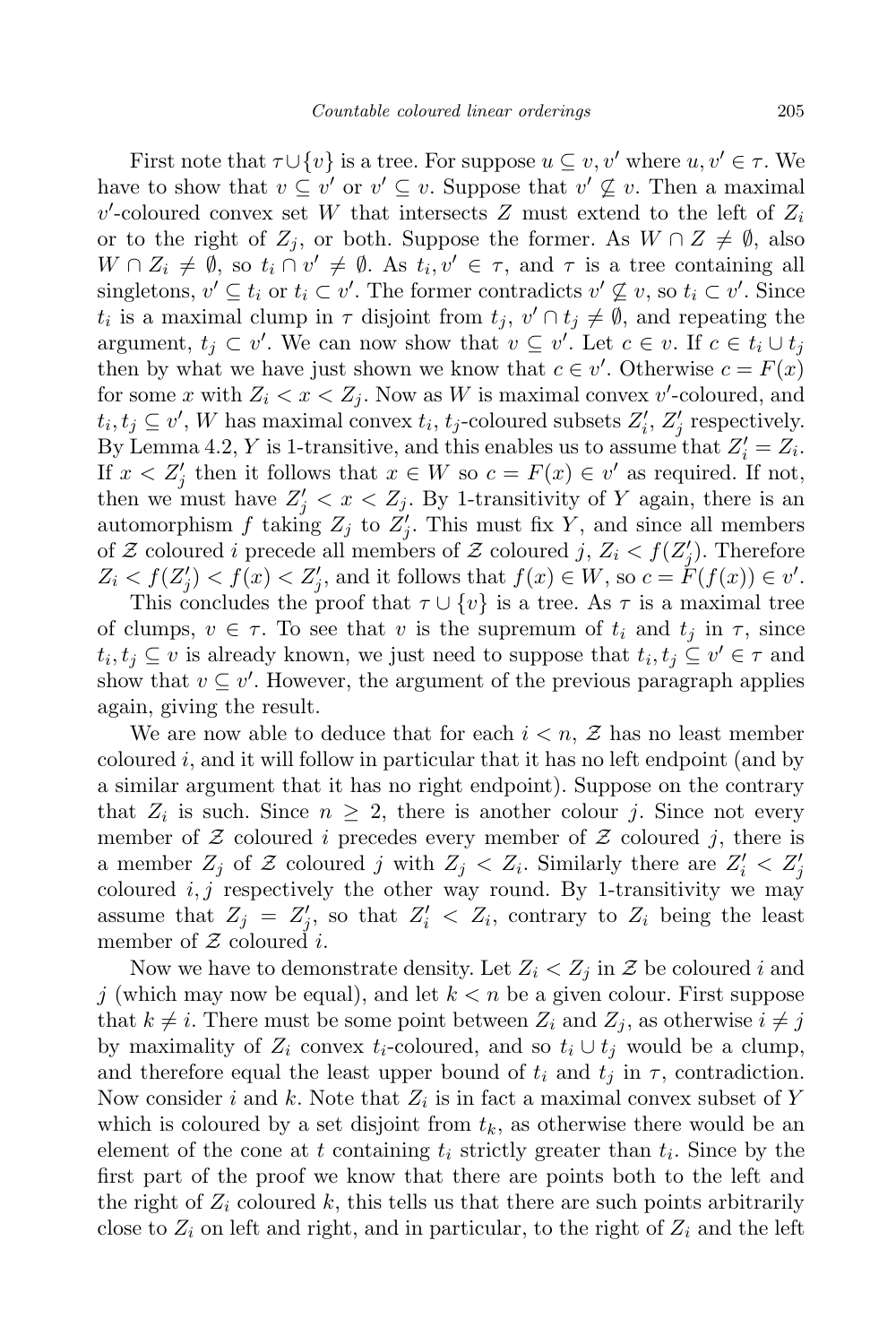of  $Z_i$ . This gives density if  $k \neq i$ . Now suppose that  $k = i$ , and let  $l < n$  be different from *i*. Then there is  $Z_l$  between  $Z_i$  and  $Z_j$ , and, repeating, another  $Z_l$  coloured *l* between  $Z_i$  and  $Z_l$ ; hence applying density to  $Z_l' < Z_l$ , there is  $Z_i'$  coloured *i* between these, and this also lies between  $Z_i$  and  $Z_j$ .

We shall work with some maximal tree of clumps  $(\tau, \subset)$  for a countable 1-transitive coloured linear order  $(X, \leq, F)$ , and extend  $\tau^+$  to a coding tree for *X* by adding some extra vertices to form *τ ∗* (the ones representing lexicographic products, that is, vertices having only one child), and assigning labels. For any clump  $t$ , we write  $X_t$  for a maximal convex subset of  $X$ coloured by *t*, as given by Lemma 4.2. Since  $(X, \leq, F)$  is 1-transitive, by that lemma,  $X_t$  is 1-transitive. To avoid confusion between vertices of the tree and sets of colours, we write  $C_t$  for the set of colours that the clump  $t \in \tau$  represents (even though  $C_t = t$ ). We recall that in [1], the notation  $\pi'$ for a partition  $\pi$  of the colour set was used, and it stood for the least refinement of  $\pi$  into clumps, using the present terminology. One or two results from [1] will also be needed in what follows.

We define  $(\tau^*, \prec, \mathcal{L})$  from  $(\tau^+, \subset)$  as follows. Let  $v \in \tau^+$ .

If *v* is a leaf, then it represents a singleton clump  $\{c\}$ , so  $X_v$  is a (monochromatic) countable 1-transitive linear order *Z*. If  $Z \neq 1$ , put a parent  $v^*$  above  $v$  (parent to no other vertex) in  $\tau^*$ , and let  $\mathcal{L}(v^*) = (Z, \{c\})$ , and  $\mathcal{L}(v) = (1, \{c\})$ . If  $Z = 1$ , we just let  $\mathcal{L}(v) = (1, \{c\})$ .

If *v* has only one cone, then it lies in  $\tau$ , and has no child (because if it had any, then it could only be one, and this child would have to be a proper subset of  $v$ , but, by Lemma 4.9, the union of any maximal antichain below *v* equals *v*). So we may choose a chain  $v_0 \subset v_1 \subset \cdots \subset v_n \subset \cdots$  of clumps whose supremum is *v*. Choose a maximal convex subset  $X_{v_n}$  of X coloured by  $v_n$  by induction. Let  $X_{v_0} \subset X_v$  be arbitrary (since  $v_0 \subset v$ , there is some  $X_{v_0}$  contained in  $X_v$ ). Given  $X_{v_n}$ , by Lemma 4.2 there is a unique maximal convex subset  $X_{v_{n+1}}$  of X coloured by  $v_{n+1}$  containing  $X_{v_n}$ . By Lemma 4.2  $\underset{\sim}{\arg\min}$ ,  $\bigcup_{n\in\omega}X_{v_n}\subseteq X_v.$ 

If  $X_v \neq \bigcup_{n \in \omega} X_{v_n}$ , let  $x \in X_v - \bigcup_{n \in \omega} X_{v_n}$ . Then there is  $x' \in \bigcup_{n \in \omega} X_{v_n}$ such that  $F(x') = F(x)$ . As  $X_v$  is 1-transitive, there is an automorphism *g* of  $X_v$  taking  $x'$  to  $x$ . Then the image  $g \bigcup_{n \in \omega} X_{v_n}$  of  $\bigcup_{n \in \omega} X_{v_n}$  under  $g$  is isomorphic to  $\bigcup_{n\in\omega}X_{v_n}$ . If  $\bigcup_{n\in\omega}X_{v_n}\cap g\bigcup_{n\in\omega}X_{v_n}\neq\emptyset$ , then  $X_{v_m}\cap gX_{v_m}\neq\emptyset$  $\emptyset$  for some  $m \in \omega$  such that  $x' \in X_{v_m}$ . Since  $X_{v_m}$  is a maximal convex subset coloured by  $C_{v_m}$ ,  $X_{v_m} = gX_{v_m}$ , contradicting  $x \notin \bigcup_{n \in \omega} X_{v_n}$ . Hence, if  $X_v \neq \bigcup_{n \in \omega} X_{v_n}$ , then  $X_v$  is the union of pairwise disjoint copies of  $\bigcup_{n \in \omega} X_{v_n}$ . As  $X_{v_n}$ , then  $X_v$  is the union of pairwise disjoint copies of  $\bigcup_{n\in\omega}X_{v_n}$ . As  $\overline{X}_v$  is 1-transitive,  $X_v \cong Z \cdot \bigcup_{n \in \omega} X_{v_n}$  for some countable 1-transitive linear order *Z* (which is 1 if  $X_v = \overline{\bigcup}_{n \in \omega}^{\infty} X_{v_n}$ ). If *Z* is non-trivial, put a parent *v*<sup>\*</sup> above *v* (parent to no other vertex) in  $\tau^*$ , and let  $\mathcal{L}(v^*) = (Z, C_v)$  and  $\mathcal{L}(v) = (\lim_{v \to v} C_v)$ . If  $X_v = \bigcup_{n \in \omega} X_{v_n}$ , we just let  $\mathcal{L}(v) = (\lim_{v \to v} C_v)$ .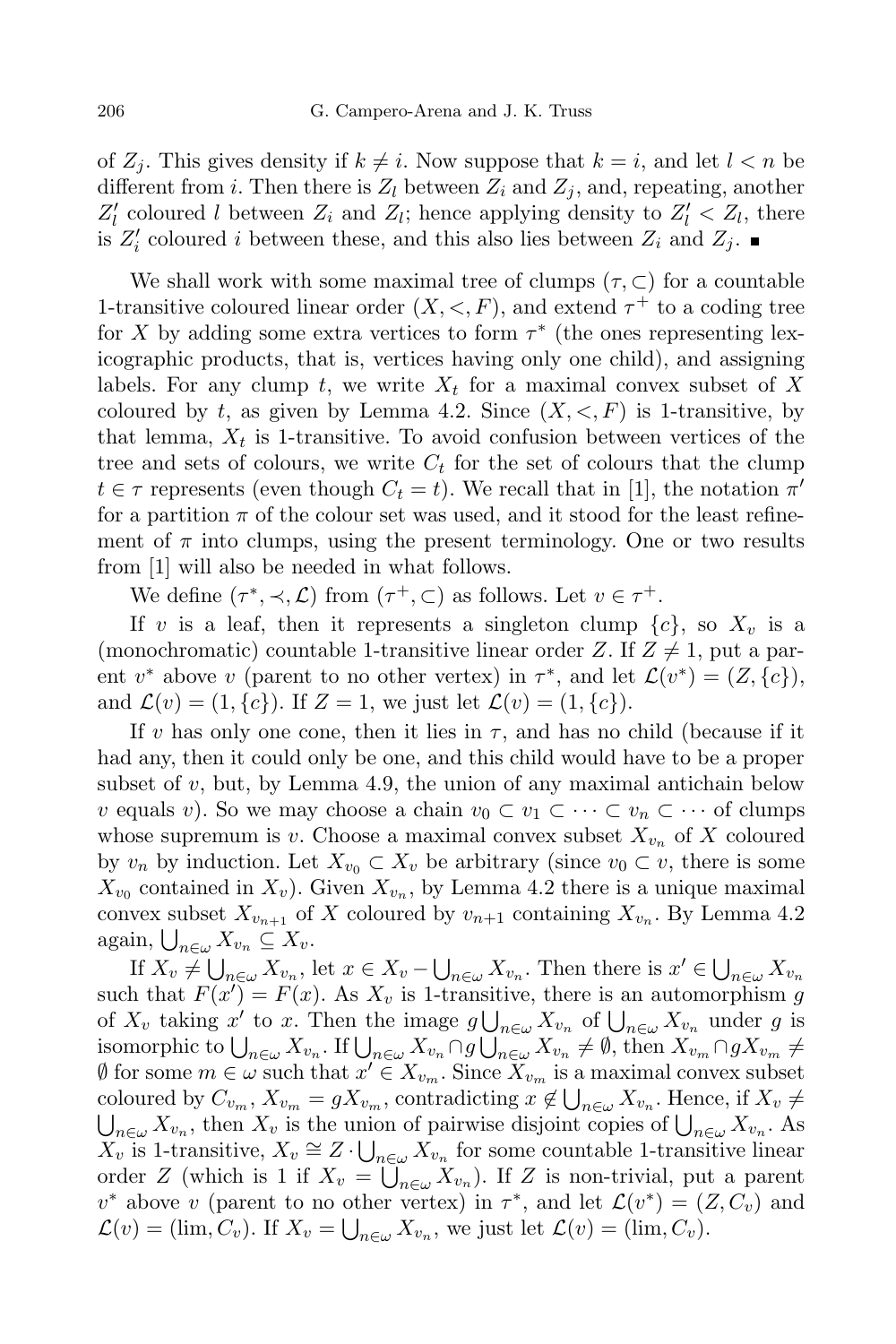If  $v \in \tau^+ - \tau$  then we label *v* by select<sub>n</sub>, where *n* is its ramification order. Otherwise, suppose that  $v \in \tau$  is a ramification point with *n* cones (where  $1 < n < \aleph_0$ ). We show that these cones have greatest elements. Let A and B be distinct cones at *v*. Since  $\tau$  is a tree, every element of A is disjoint from every element of *B*. By Lemma 4.6,  $\bigcup A$ ,  $\bigcup B \in \tau$ , and as they are disjoint, they are both proper subsets of *v*. Hence  $\bigcup A$  lies in *A*, so *A* has a greatest element, and similarly for all other cones at *v*. Let  $v_0, v_1, \ldots, v_{n-1}$  be the greatest elements of the cones at  $v$ . Then these lie in  $\tau$ , since any member of  $\tau^+ - \tau$  is the infimum of an infinite descending sequence. By Lemma 4.2,  $X_v$  is 1-transitive. If  $\pi_v = \{C_{v_0}, C_{v_1}, \ldots, C_{v_{n-1}}\}$ , then, by Lemma 4.9,  $\pi_v$  is a partition of  $C_v$ . Since each  $C_{v_i}$  is a clump,  $X_{v_i}$  is defined for each *i*. By 1-transitivity of *X*, there is  $X'_{v_i} \cong X_{v_i}$  with  $X'_{v_i} \subset X_v$ . Clearly  $X'_{v_i}$  is convex and coloured exactly by  $C_{v_i}$ . Hence,  $\pi_v = \pi'_v$ , in the notation of [1]. We look at  $X_v / \sim_{\pi'_v}$ , which, by [1, Lemma 1.3], is 1-transitive and coloured by  $\pi'_v$ .

If  $n = 2$  (that is, *v* has only two cones), then  $X_v / \sim_{\pi'_v}$  is a 2-coloured 1-transitive linear order. Hence, by [1, Theorem 2.1],  $X_v / \sim_{\pi'_v}$  is isomorphic to  $\mathbb{Q}_2$  or to  $Z \cdot 2$ , where  $Z$  is a countable 1-transitive linear order.

If  $X_v / \sim_{\pi_v'} \cong \mathbb{Q}_2$ , let  $\mathcal{L}(v) = (\mathbb{Q}_2, C_v)$ , and choose an arbitrary bijection from 2 to the children of *v*.

If  $X_v / \sim_{\pi_v'} \cong Z \cdot 2$ , let the bijection take 0 to the left child of *v*, and 1 to its right child.

If  $Z \neq 1$ , then Z is a non-trivial countable 1-transitive linear order. Put a parent *v*<sup>\*</sup> above *v* (parent to no other vertex) in  $\tau^*$ , and let  $\mathcal{L}(v^*) = (Z, C_v)$ , and  $\mathcal{L}(v) = (2, C_v)$ .

If  $Z = 1$ , we just let  $\mathcal{L}(v) = (2, C_v)$ .

If  $n > 2$  (that is, *v* has more than two cones), we prove that  $X_v / \sim_{\pi_v}$  $\simeq$   $\mathbb{Q}_n$ , where the *n* colours are the  $C_{v_i}$ .

First to see that  $X_v / \sim_{\pi'_v}$  is dense, suppose not for a contradiction. Then there are consecutive  $x < y \in X_v / \sim_{\pi'_v}$ . Now, *x* and *y* cannot be coloured by the same  $C_{v_i}$ , because if they were, then  $x \sim_{\pi'_v} y$ , and so they would have been identified in the quotient. Let  $C_{v_i}$  be the colour of *x*, and  $C_{v_j}$  ( $\neq C_{v_i}$ ) be the colour of *y*. Let  $I_x$  be the convex set (the  $\sim_{\pi'_v}$ -class) in  $X_v$  represented by  $x$ , and let  $I_y$  be the corresponding convex set for  $y$ . Since  $x$  and  $y$  are adjacent,  $I_x \cup I_y$  is convex and is coloured exactly by  $C_{v_i} \cup C_{v_j}$ . Hence,  $\tau' = \tau \cup \{v_i \cup v_j\}$  is a tree of clumps for *X*, contrary to the maximality of  $\tau$ . Thus,  $X_v / \sim_{\pi'_v}$  is dense.

Secondly, let  $C_{v_j}$  be a colour of  $X_v / \sim_{\pi'_v}$ , and let  $x < y \in X_v / \sim_{\pi'_v}$ . Let  $u, w \in X_v / \sim_{\pi_v'}$  with  $x < u < w < y$ , and suppose that for each  $z \in [u, w] \subset X_v / \sim_{\pi'_v}, z$  is not coloured by  $C_{v_j}$ . Let  $C_{[u,w]}$  be the subset of  $\pi'_v$  colouring the members of [*u, w*]. Now, there are  $C_{v_l}, C_{v_m} \in C_{[u,w]}$  such that  $C_{v_l} \neq C_{v_m}$  (as otherwise  $u \sim_{\pi'_v} w$  in  $X_v$ , and  $u$  and  $w$  would have been identified in the quotient), and also  $C_{v_l} \neq C_{v_j} \neq C_{v_m}$ . But by definition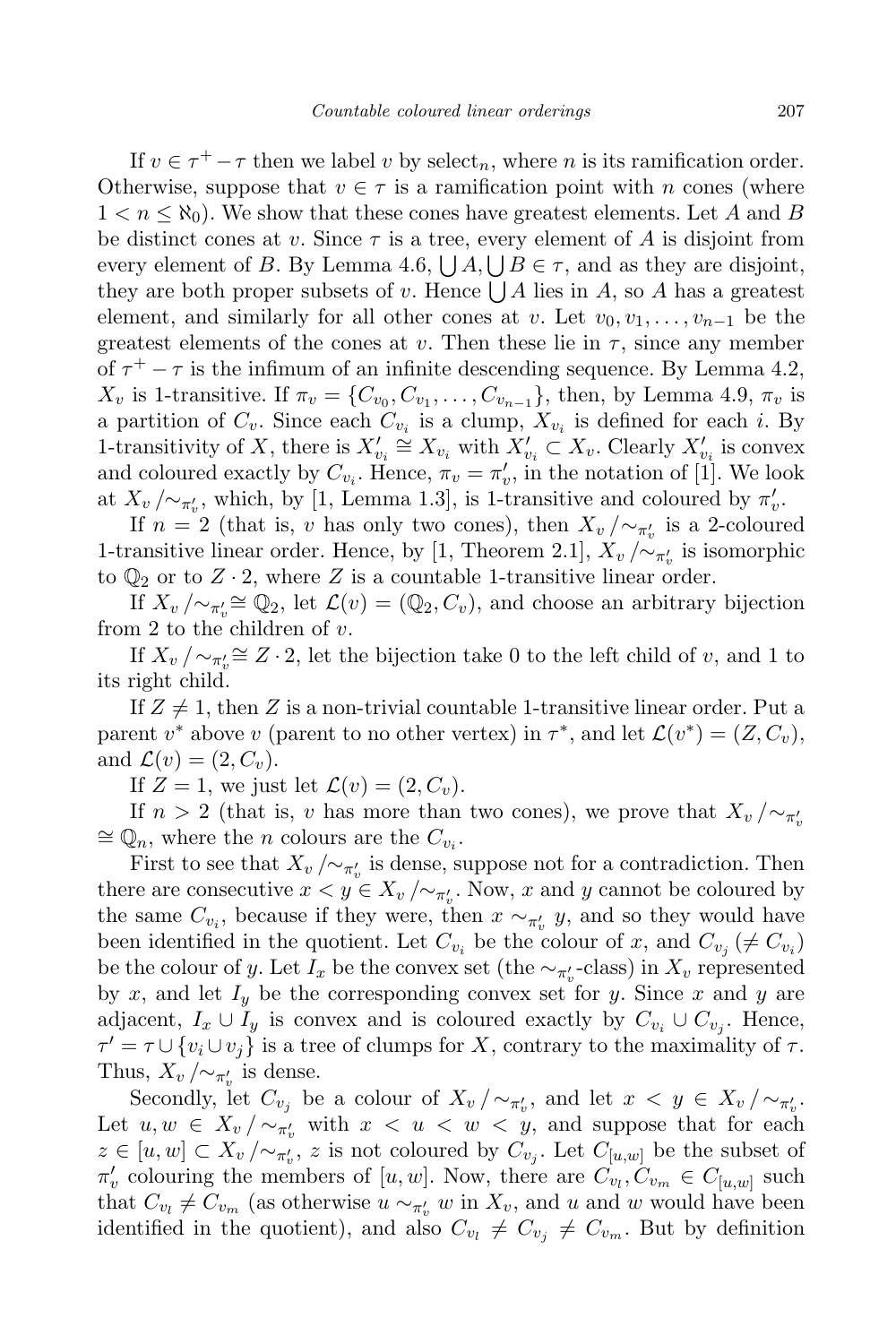$C_{[u,w]}$  is a clump in  $X_v/\sim_{\pi'_v}$ . Hence  $\{\bigcup C_{v_i}: C_{v_i} \in C_{[u,w]}\}$  is a clump in  $X_v$ , and so  $\tau' = \tau \cup \{ \bigcup C_{v_i} : C_{v_i} \in C_{[u,w]} \}$  is a tree of clumps, contrary to the maximality of  $\tau$ . It follows that there is  $z \in [u, w]$  coloured by  $C_{v_j}$ .

Since  $X_v/\sim_{\pi'_v}$  is dense and 1-transitive, it has no endpoints, so  $X_v/\sim_{\pi'_v}$  $\simeq \mathbb{Q}_n$ , and we let  $\mathcal{L}(v) = (\mathbb{Q}_n, C_v)$ , with an arbitrary bijection from *n* to *{v*0*, . . . , vn−*1*}*.

This completes the definition of  $(\tau^*, \prec, \mathcal{L})$ . It remains to show that it is a coding tree, and that it encodes the original coloured linear order *X*. We remark that in  $\tau^*$ , at most two elements are concatenated at a time, since we took a maximal tree of clumps in which all possible concatenations (of colours which could be grouped together as clumps) had been performed. This means that the coding tree may not be as economical as it could be. It would be possible to coalesce consecutive concatenations, but this would add technical details which we prefer to avoid.

LEMMA 4.11. Let  $(X, \leq, F)$  be a countable 1-transitive linear order col*oured by C*. Then  $(\tau^*, \prec, \mathcal{L})$  (*as defined above*) *is a coding tree.* 

*Proof.* We go through the clauses in Definition 2.1.

(i) There is a root *r* in  $\tau$ , namely *C*, which is also the root of  $\tau^+$ . This is also the root of  $\tau^*$ , unless we added a vertex above the root of  $\tau^+$  in forming *τ ∗* , in which case this added vertex is the root.

(ii) There are at most  $\aleph_0$  leaves in  $\tau$ , since X, and hence C, is countable, and any leaf of  $\tau^*$  is also a leaf of  $\tau$ .

(iii) Every vertex *v* in  $\tau$  is a non-empty subset of *C*, so there is  $c \in C$ with  ${c} \subseteq v$ . Since in  $\tau^*$  the vertices that may have been added are all above vertices in  $\tau$ , every vertex in  $\tau^*$  is above a leaf.

(iv) We know that  $\tau^+$  is Dedekind–MacNeille complete. Note that the extra vertices which may have been added to form *τ ∗* are all immediately above vertices in  $\tau^+$ . Hence, all the ramification points of  $\tau^*$  are in  $\tau^+$ . Also, there are no new points which could form an upper bounded sequence with no supremum. This is because if new points occur unboundedly in this sequence, their supremum will equal the supremum of their set of children. Hence *τ ∗* is Dedekind–MacNeille complete.

(v) We remarked in the above proof that in each of the cases  $v \in \tau^+ - \tau$ ,  $v \in \tau$ , any cone at a ramification point *v* has a greatest element.

(vi) Take  $t, u, v \in \tau^*$  such that  $t \prec u \prec v$ . We show that there is  $w \in \tau^*$ with  $t \preceq w \prec v$  such that *w* has a sibling.

Let  $t^-$  be the unique child of  $t$ , if it exists, and  $t^- = t$  otherwise; similarly for  $u^-, v^-$ . First we show that there are  $t', v'$  such that  $t' \in \tau, v' \in \tau^+$ , and  $t^{-} \preceq t' \prec v' \preceq v$ . If  $t \in \tau^{*} - \tau^{+}$  we let  $t' = t^{-}$ . If  $t \in \tau^{+} - \tau$  then t is the infimum of a descending sequence of vertices in  $\tau$ , so we may let  $t'$  be one of these which is strictly below  $u^-$ . And if  $t \in \tau$ , we let  $t' = t$ . If  $u \in \tau^+$  we let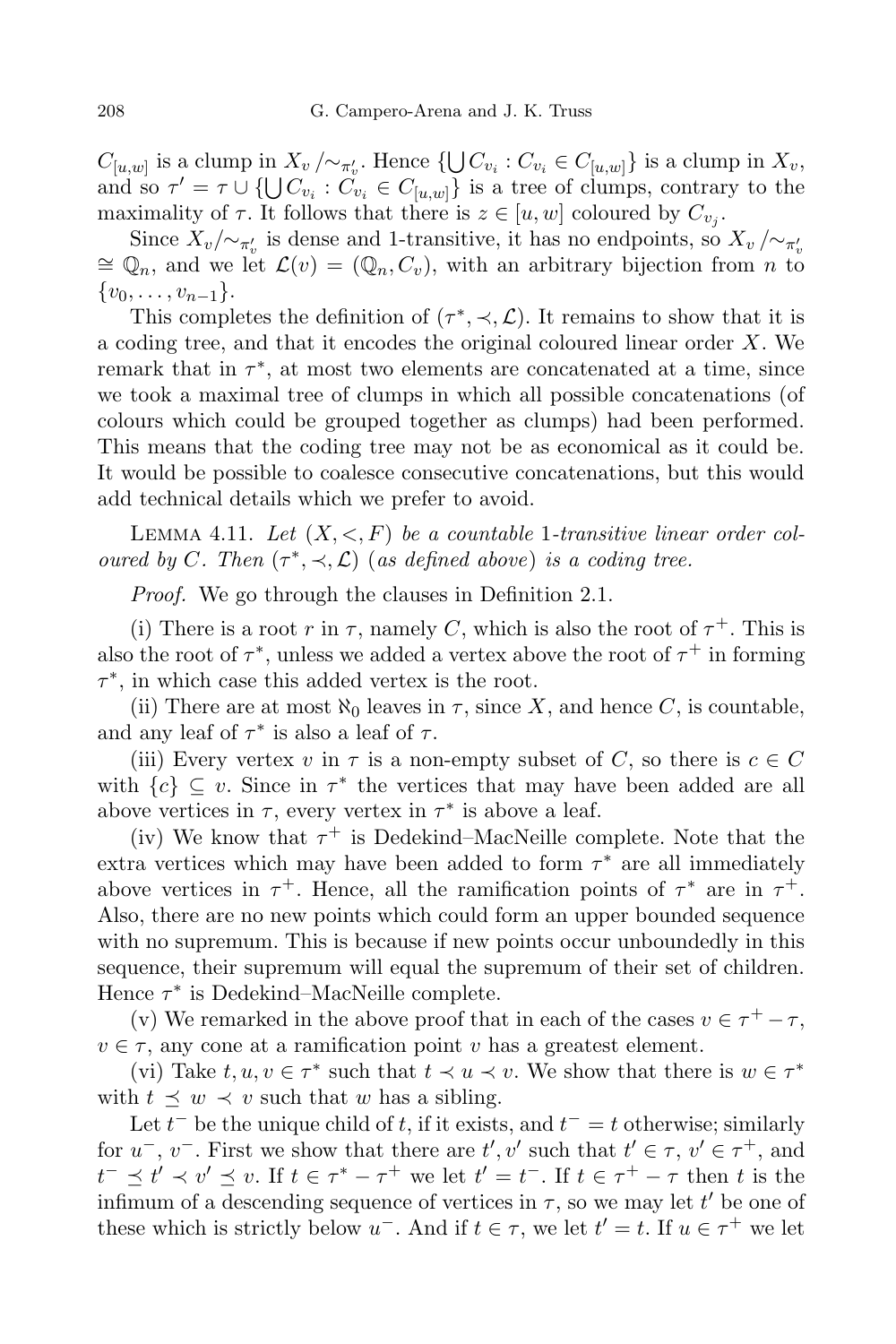$v' = u$ . Otherwise  $u^- \prec u$ . If  $t' \prec u^-$  we let  $v' = u^-$ . If not, then  $t = t' = u^$ and  $u \prec v^-$ , so we may let  $v' = v^-$ .

Now with  $t', v'$  chosen,  $t' \subset v'$  (as sets of colours). Pick  $c \in v' - t'$ , and let *w* be a maximal clump contained in  $v'$  and containing  $t'$  but not  $c$  (which exists by Lemma 4.6), and let  $w'$  be a maximal clump contained in  $v'$  and containing *c* but disjoint from *w* (using Lemma 4.6 again). Then  $w, w' \subset v'$ ,  $w \cap w' = \emptyset$ , and sup $(w, w')$  is a ramification point above *t* and below *v*. Furthermore, each of *w*, *w'* is the supremum of a cone below  $\sup(w, w')$ , so  $w$  has  $w'$  as a sibling.

Finally, observe that if  $w = t^-$ , then as  $w$  has a sibling, we cannot have  $t^- \prec t$ , which would mean that *w* was *t*'s only child. Hence  $t \preceq w$ .

(vii) Suppose for a contradiction that there are uncountably many vertices in  $\tau^*$  with only one child. These vertices represent uncountably many subsets of *X* isomorphic to a lexicographic product of a 1-transitive countable linear order with a coloured linear order. We shall show that we can choose distinct elements of uncountably many of these, contrary to countability of *X*.

Now any vertex of  $\tau^*$  lies above a leaf, and there are only countably many leaves. Hence, there is a leaf  $l = \{c\}$  say, such that uncountably many points with only one child are above *l*. Since *τ ∗* has only countably many ramification points, there is an uncountable set *U* of vertices above *l* with just one child labelled lim. Choose a point *x* coloured *c*. Then by Lemma 4.2, for each  $t \in \tau$  above *l* not in *U* or labelled lim there is a unique maximal convex *t*-coloured set  $X_t$  with  $x \in X_t$ . We may extend this choice to points *t* labelled lim by letting  $X_t = \bigcup \{X_u : u \prec t, X_u \text{ defined}\},\$ and to points  $t \in \tau^+$  by letting  $X_t = \bigcap \{X_u : t \prec u, u \in \tau\}$ . Clearly  $t_1 \prec t_2 \Leftrightarrow X_{t_1} \subset X_{t_2}$ . Each point of *U* is the parent  $t^+$  of a unique *t* for which  $X_t$  has been chosen, and by choice of the labels, the unique maximal convex *t*-coloured set *Xt*<sup>+</sup> with  $x \in X_t$  is a lexicographic product of the form  $Z \cdot X_t$ , where  $Z$  is a non-trivial 1-transitive linear order (equal to  $\mathcal{F}(t^+)$ ). Choose an element  $x_t$  of  $X_{t+} - X_t$ . Then all these choices are distinct, so  $\{x_t : t \in U\}$  is an uncountable subset of *X*, contradiction.

(viii) We have defined a labelling function  $\mathcal L$  which assigns to every vertex  $v \in \tau^*$  a label  $(\mathcal{F}(v), \mathcal{S}(v))$ , and bijections in the relevant cases. We first check that  $\tau^*$  obeys the conditions for  $\mathcal{F}(t)$ .

If *t* ramifies into *n* cones, then  $t \in \tau^+$ . If  $t \in \tau^+ - \tau$  then *t* is labelled select<sub>n</sub>, and t is the infimum of a descending sequence of members of  $\tau$ . We need to see that we can take the members of this sequence to be labelled just by  $\mathbb{Q}_m$  or Z. If not, there is  $u \succ t$  such that no member of  $(t, u]$  is so labelled. Choose a maximal *u*-coloured set *Y*. By Lemma 4.10 there are maximal  $t_0$ -,  $t_1$ -coloured subsets  $X_0 \leq X_1$  of *Y*, where  $t_0$  and  $t_1$  are distinct children of *t*. Let *X* be the convex hull of  $X_0 \cup X_1$ . By Dedekind–MacNeille completeness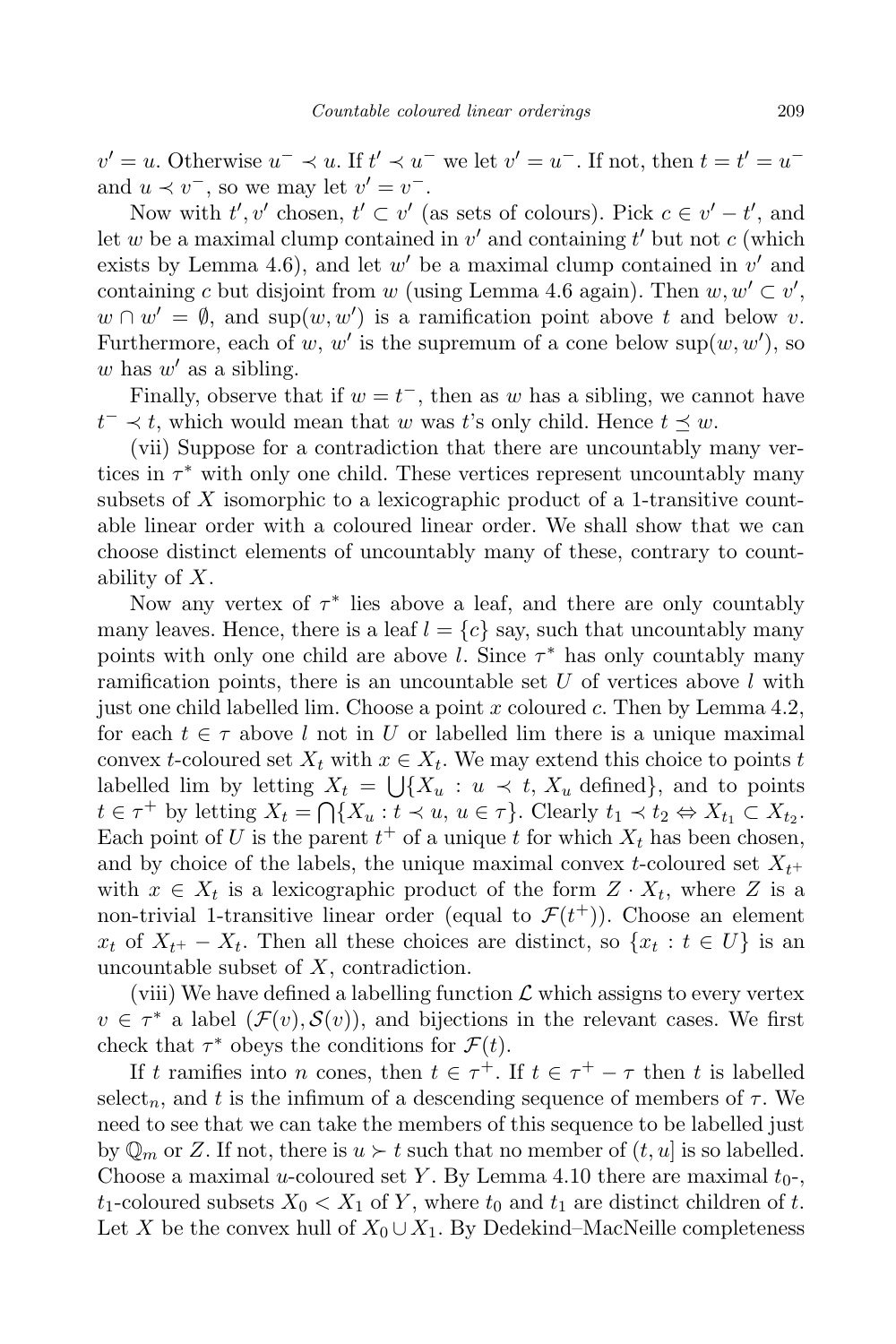of  $\tau^+$ , there is a minimal member *v* of  $\tau^+$  containing  $F(X)$ . If *v* is labelled select<sub>m</sub> then some child of *v* contains  $F(X)$ , contrary to minimality. Hence *v* is labelled lim or *γ*.

If *v* is labelled lim, let  $V \supseteq X$  be maximal convex *v*-coloured ( $\subseteq Y$ ). Suppose that  $v_0 \subset v_1 \subset v_2 \subset \cdots$  in  $\tau$  with  $v = \bigcup_{i \in \omega} v_i$ , and choose maximal convex  $v_i$ -coloured  $V_0 \subset V_1 \subset V_2 \subset \cdots \subset V$ . Since *v* is labelled lim,  $V =$  $i \in \omega$  *V*<sub>*i*</sub>. Hence for some *i*,  $V_i \cap X_0 \neq \emptyset$ , and hence also  $v_i \cap t_0 \neq \emptyset$ . Since  $\tau$  is a tree,  $v_i \subseteq t_0$  or  $t_0 \subseteq v_i$ . If  $v_i \subseteq t_0$  for every *i* then  $v \subseteq t_0$ , contradiction. Hence  $t_0 \subseteq v_i$ . As  $V_i \cap X_0 \neq \emptyset$ ,  $X_0 \subseteq V_i$ . Similarly  $X_1 \subseteq V_j$  for some j. As  $V_{\max(i,j)}$ is convex,  $X \subseteq V_{\max(i,j)}$ . By minimality of  $v, v \subseteq v_{\max(i,j)}$ —contradiction.

The remaining possibility is that *v* is labelled  $\gamma$ , which must actually be 2 by the above proof. Suppose that  $V = V_0 \cup V_1$ , where  $V_0$ ,  $V_1$  are nonempty, disjoint, and  $V_0 < V_1$ . By minimality of *v*,  $F(V_0), F(V_1) \not\supseteq F(X)$ , so  $V_0, V_1 \not\supseteq X$ . Therefore sup  $V_0 < \sup X_1$ . By Lemma 4.10 there are intervals contained in *Y* coloured  $t_0$  and  $t_1$  to the right of  $X_1$ , and hence contained in *V*<sub>1</sub>. Similarly there are such intervals contained in *V*<sub>0</sub>. This gives  $F(V_0) \cap$  $F(V_1) \neq \emptyset$ , contrary to *V* being the concatenation of  $V_0$  and  $V_1$  (which requires the concatenated orders to be disjointly coloured).

Otherwise,  $t \in \tau$ . If  $n = 2$ , then, by the construction of  $\tau$ ,  $\mathcal{F}(v)$  is  $\mathbb{Q}_2$  or 2 (and 2 is clearly the order type of the children of t, and if  $n > 2$ , then  $\mathcal{F}(t) = \mathbb{Q}_n$ . Also, if *t* has a parent and no sibling, then this parent is in  $\tau^*$ , but not in  $\tau$ , and so  $\mathcal{F}(t)$  has to be 2.

If there is only one cone at *t*, and *t* is not a leaf, then

- if *t* has a child (it can only have one), then  $t \in \tau^* \tau$ , and all such were labelled by a 1-transitive countable linear order,
- if *t* does not have a child, then, by construction of  $\tau^*$ ,  $\mathcal{F}(t) = \lim$ .

If *t* is a leaf, then, by construction of  $\tau^*$ ,  $\mathcal{F}(t) = 1$ .

Finally, we see that  $\tau^*$  obeys the conditions for  $S(t)$ . If  $t \in \tau^+$  and *t* is not a leaf, then, by Lemma 4.7,  $t = \bigcup \{u \in \tau : u \subset t\}$ . Now, in  $\tau^*$ , if  $x \in \tau$ ,  $S(x)$  is the clump *x* stands for, and if  $x \notin \tau$ ,  $S(x)$  is the clump its child stands for. Hence, if t is not a leaf,  $S(t)$  is the union of the second labels of vertices under *t*. Also, leaves in  $\tau^*$  are the same as leaves in  $\tau$ , and so all leaves in  $\tau^*$  have distinct singleton colours as their second labels.

Thus,  $(\tau^*, \prec, \mathcal{L})$  is a coding tree.

Now we need to prove that this coding tree actually encodes the linear order we started with.

THEOREM 4.12. Let  $(X, \leq, F)$  be a 1-transitive countable coloured linear *order.* Then the coding tree  $(\tau^*, \prec, \mathcal{L})$  as defined above encodes  $(X, \prec, F)$ .

*Proof.* We form an expanded coding tree  $E^*$  associated with  $\tau^*$ . To begin with we take as vertices all subsets of *X* which are maximal convex subject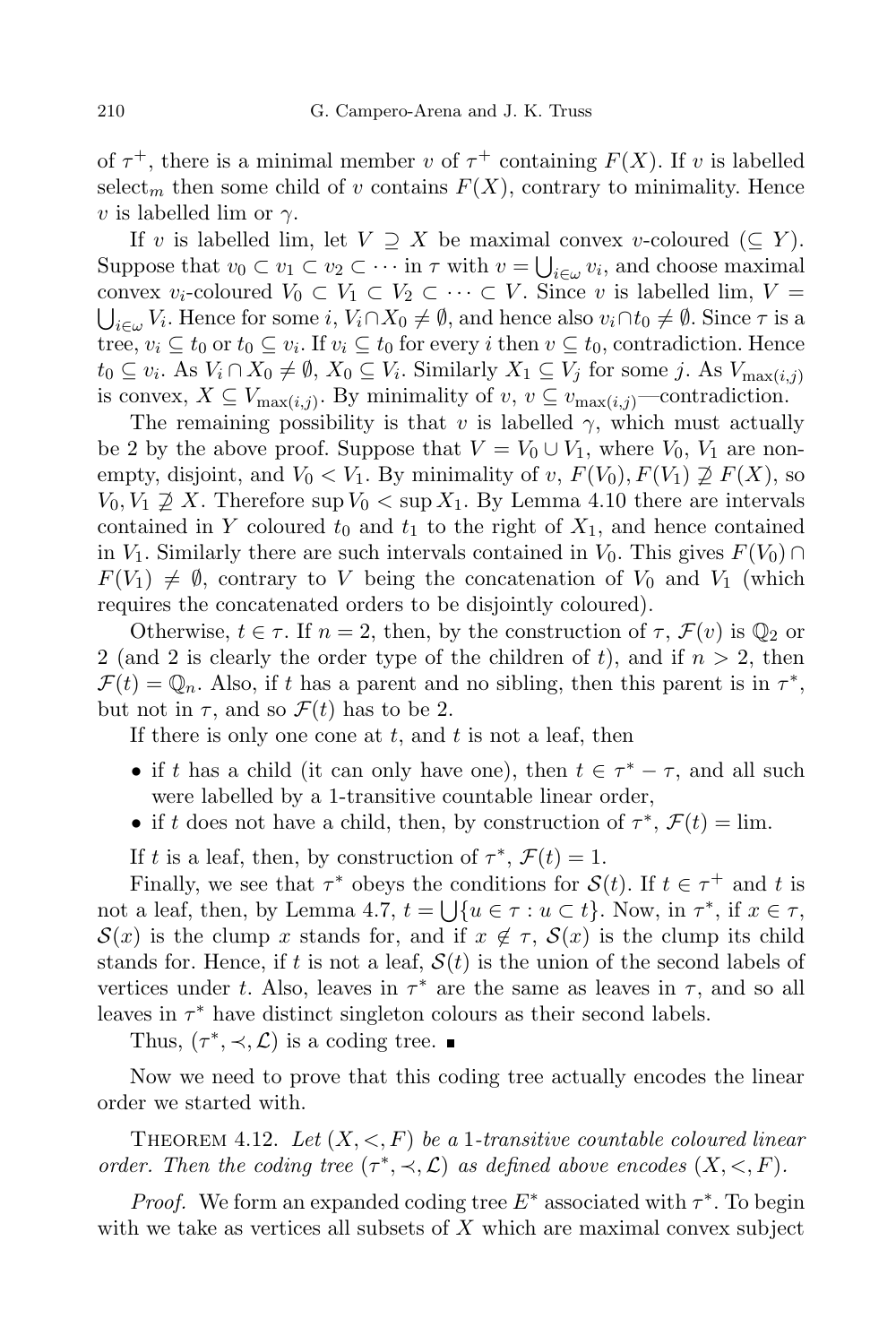to being coloured by some fixed member of  $\tau$ . To see that this family E is a tree, note that certainly  $X \in E$  is its root. Otherwise, if  $Y_1 \subseteq Y_2, Y_3$  in  $E$ are maximal convex sets for  $t_1, t_2, t_3$  respectively, then  $t_1 \subseteq t_2, t_3$ , and since  $\tau$  is a tree,  $t_2 \subseteq t_3$  or  $t_3 \subseteq t_2$ , from which  $Y_2 \subseteq Y_3$  or  $Y_3 \subseteq Y_2$  follows by Lemma 4.2.

Next we extend to  $E^+$  by adding in points corresponding to elements in  $\tau^+ - \tau$ . Each of these will actually equal one of its children as far as the corresponding subset of *X* is concerned, but it will be distinguished by means of its labels. To be more precise, for each point *t* of  $\tau^+ - \tau$  with children  $t_0, t_1, \ldots, t_{n-1}$  and subset  $Y_i$  corresponding to some  $t_i$ , we add another vertex to  $E$  above  $Y_i$ .

Finally, we extend to *E∗* and assign labels as follows.

If  $t \in \tau^+ - \tau$  has ramification order *n*, we label each corresponding point *Y* in  $E^+ - E$  by select<sub>n</sub>, and let  $S(Y) = S(t)$ .

If *Y* is a singleton, then we label it by  $(1, \{c\})$ , where  $\{c\} = F(Y)$ . If *Y* is monochromatic but not a singleton, it is a non-trivial countable 1-transitive linear order, and we replace it by an upper vertex labelled (*Y, {c}*), and for each *y* ∈ *Y* a lower point *y*, labelled  $(1, \{c\})$ .

If *Y* has just one cone and corresponds to a member of  $\tau$ , then we choose an increasing chain  $Y_0 \subset Y_1 \subset Y_2 \subset \cdots$  in  $E$  such that  $F(Y) = \bigcup_{n \in \omega} F(Y_n)$ . Then either  $Y = \bigcup_{n \in \omega} Y_n$ , in which case we label *Y* by (lim,  $\overline{F}(Y)$ ), or *Y*  $\cong$  *Z*  $\cdot \bigcup_{n \in \omega} Y_n$  for some non-trivial countable 1-transitive linear order *Z*, and we replace *Y* by an upper point *Y*, labelled  $(Z, F(Y))$ , and for each *z* ∈ *Z* a lower point being the corresponding copy of  $\bigcup_{n \in \omega} Y_n$ , labelled  $(\lim, F(Y)).$ 

If *Y* has ramification order greater than 1, then as before, *Y* is either a lexicographic product of the form  $Z \cdot (Y_0 \wedge Y_1)$   $(n = 2)$ , where  $Z$  is countable and 1-transitive, or is a  $\mathbb{Q}_n$ -combination of its children. In the former case we label *Y* by  $(2, F(Y))$  if  $Z = 1$ , and replace *Y* by an upper vertex, being *Y* labelled  $(Z, F(Y))$ , and for each  $z \in Z$  a lower vertex which is the corresponding copy of  $Y_0^{\wedge} Y_1$  labelled  $(2, F(Y))$  if  $Z \neq 1$ . In the latter case we label *Y* by  $(\mathbb{Q}_n, F(Y))$ .

Thus in all cases the elements of  $E^*$  chosen are subsets of  $X$ , and the partial ordering is compatible with inclusion in the sense that  $Y_0 \preceq Y_1$  $\Leftrightarrow$  *Y*<sub>0</sub>  $\subseteq$  *Y*<sub>1</sub>. Furthermore, except for the case of vertices labelled select<sub>*n*</sub>, *Y*<sub>0</sub>  $\prec$  *Y*<sub>1</sub>  $\Leftrightarrow$  *Y*<sub>0</sub>  $\subset$  *Y*<sub>1</sub>.

To conclude the verification that *E∗* is an expanded coding tree, we just have to show that clauses (iv) and (vi) hold (since  $(v)$  is an immediate consequence of the corresponding property of  $\tau$ ). We first see that *E* is Dedekind– MacNeille complete, from which Dedekind–MacNeille completeness of *E∗* is immediate. Let C be a maximal chain in E. Then  $\{F(Y): Y \in \mathcal{C}\}$  is a maximal chain in  $\tau$ , so this is Dedekind complete, and isomorphic to  $\mathcal{C}$ , so  $\mathcal{C}$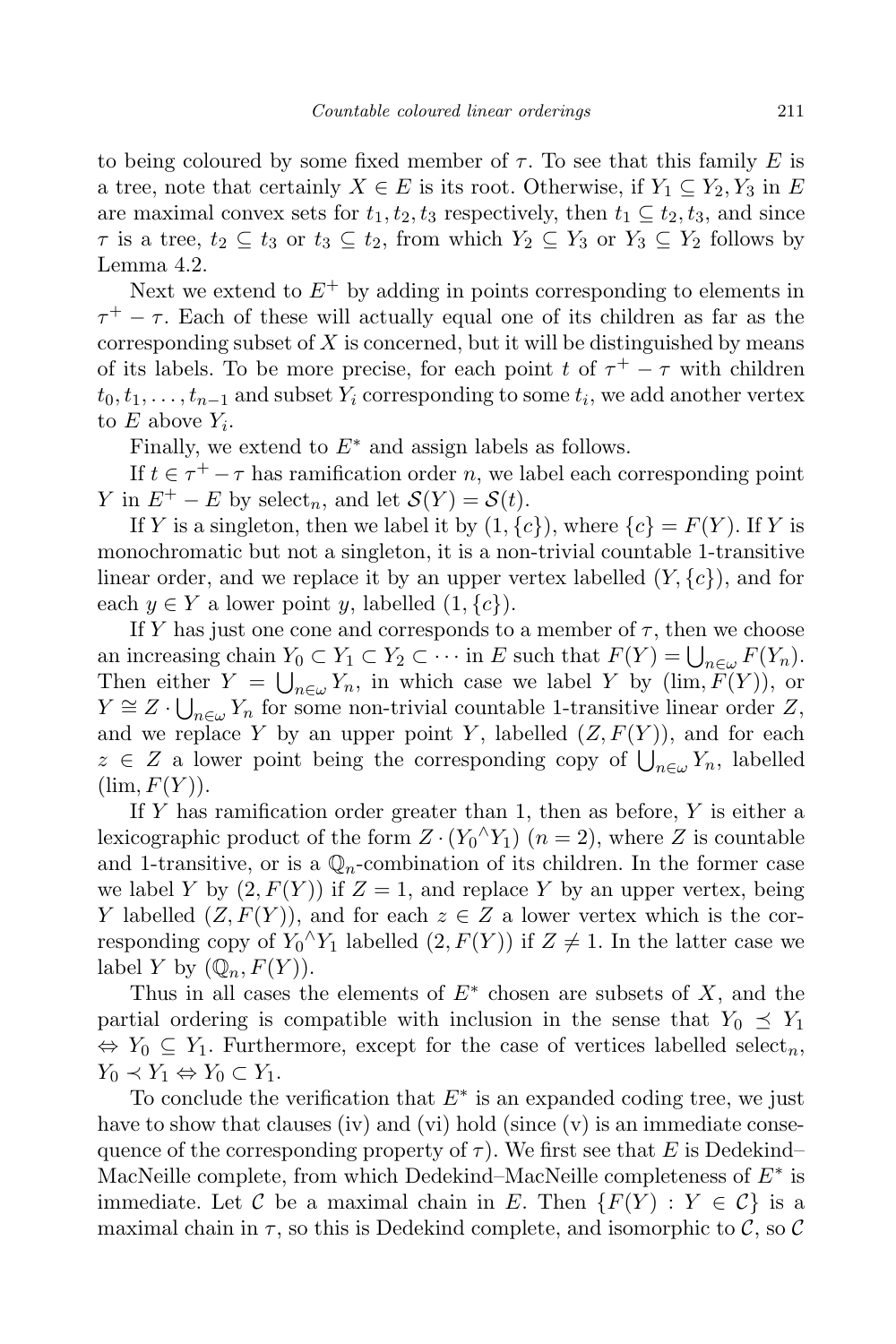is also Dedekind complete. Next consider  $X_0, X_1 \in E$ . Let *X* be the convex hull of  $X_0 \cup X_1$ , and as above find a minimal member *v* of  $\tau^+$  containing *F*(*X*). Minimality implies that *v* is not labelled select<sub>*n*</sub>, so  $v \in \tau$ . Let  $Y \supseteq X$ be maximal convex *v*-coloured. We see that *Y* is the least upper bound of *X*<sub>0</sub> and *X*<sub>1</sub> in *E*. Suppose that  $Z \supseteq X_0, X_1$ , and let  $t = F(Z)$ . Since *Z* is convex,  $Z \supseteq X$ . As  $E$  is a tree,  $Y \subseteq Z$  or  $Z \subset Y$ . The latter would give *t*  $\subset v$ , contrary to minimality of *v*. Hence  $Y \subseteq Z$  as required. This shows that *E* and hence also *E∗* is Dedekind–MacNeille complete.

For (v), suppose that  $X \prec Y \prec Z$  in  $E^*$ . If *Y* or *Z* is labelled select<sub>n</sub>, we may take *W* to equal one of them so labelled. Otherwise,  $X \subset Y \subset Z$ . If either *Y* or *Z* is labelled lim, then we may replace them by smaller sets in *E* not labelled lim. The result now follows, since we cannot have consecutive lexicographic products.

Now that *E∗* has been defined, we just need to show that it is associated with  $\tau^*$ , and that the set of leaves of  $E^*$  is isomorphic to *X*. The latter is immediate, since all members of *X* feature as singletons of *E∗* , and the ordering and colours are correct.

To associate *τ ∗* with *E∗* we give the map *ϕ*. Since *E∗* was defined directly from *τ ∗* , it is clear how this should be defined. In the most straightforward case,  $t \in \tau$  gives rise to just one vertex in  $t^*$  (that is, where the set corresponding to the clump is not a non-trivial lexicographic product), in which case every maximal *t*-coloured subset of *X* in *E* is mapped to *t* by  $\varphi$ . For elements *t* of  $\tau^+ - \tau$  we introduced points of  $E^*$  corresponding to exactly the same subset of *X* as the child, but with a different label, and each such is mapped to *t*. Finally, points  $t^+$  of  $\tau^* - \tau^+$  correspond to lexicographic products. In  $\tau^*$  points come in pairs,  $t$  and  $t^+$  such that  $t$  is the only child of *t* <sup>+</sup>, and the corresponding members of *E<sup>∗</sup>* also come in pairs such that the upper one is the lexicographic product by some *Z* of the lower one. We map each such upper point to  $t^+$ , and the corresponding lower point to  $t$ .

It remains to verify the clauses of Definition 3.2 for this  $\varphi$ . The first (order-preserving) is immediate, as is (iii) (preservation of labels).

For (ii), consider a vertex *t* of *E* not labelled select<sub>n</sub>, and let  $u \prec \varphi(t)$ in *τ ∗* . We treat various cases.

First suppose that  $u, \varphi(t)$  are clumps replaced by a single point in  $\tau^*$ . Then *t* is maximal  $\varphi(t)$ -coloured. Picking  $c \in u$ , there is  $x \in t$  coloured *c*, so by Lemma 4.2 there is a maximal *u*-coloured set containing *x*, and this is contained in  $t$  and maps to  $u$  under  $\varphi$ . This argument is easily modified if *u* and/or  $\varphi(t)$  are in a pair of points of  $\tau^*$  corresponding to a single clump. By assumption  $\varphi(t) \notin \tau^+ - \tau$ . If  $u \in \tau^+ - \tau$  then a preimage of *u* under  $\varphi$ was specifically included in *E∗* below *t*.

Now let *l* be a leaf of *E*, and let  $\varphi(l) \preceq u$ . Thus *u* is a convex subset of *X*, and if  $t = F(u)$ , then *t* lies in  $\tau$  with  $l \subset t$ . If *u* is modified (by addition of